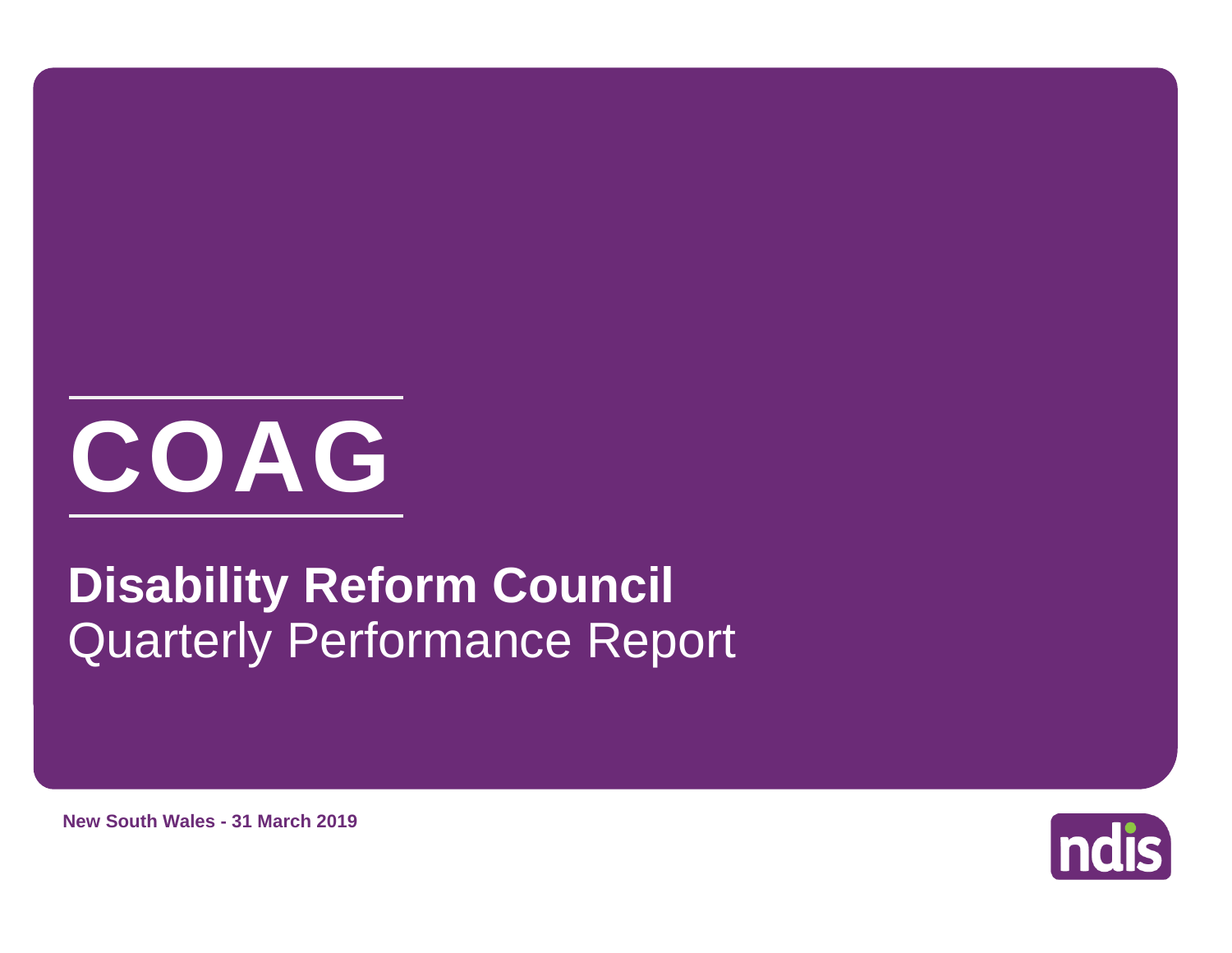

#### **Overview**

**This report is a summary of the performance and operations of the NDIA in New South Wales for Quarter 3 of 2018-19 (01 January 2019 - 31 March 2019).**

**It is the eleventh quarterly report during the NDIS Transition period, which commenced on 1 July 2016.** 

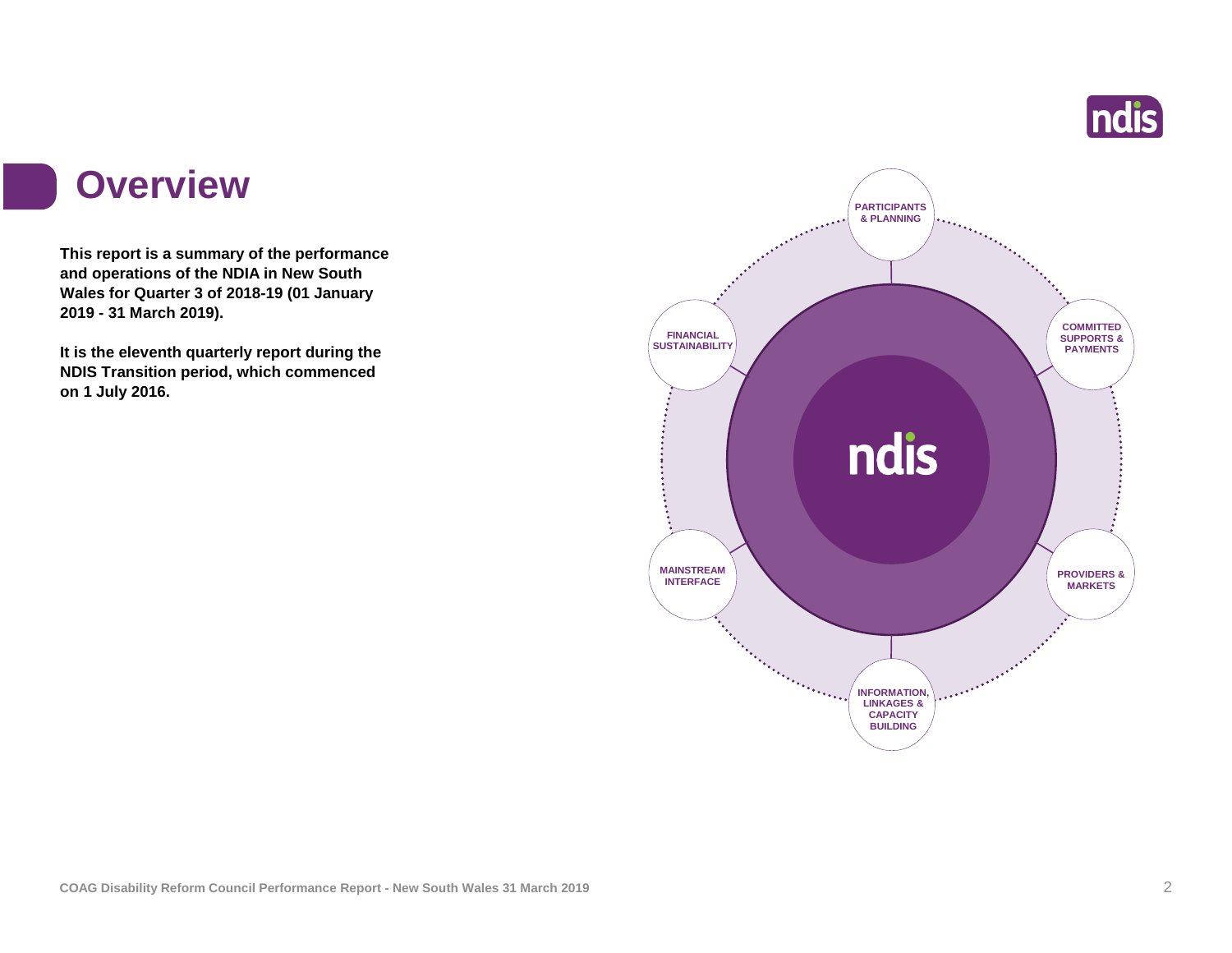

#### **Summary**

| <b>Participants and Planning</b>                                                                                                                                      | <b>Committed Supports</b><br>and Payments                                                                                                                                                                                                                                                                                                                                           | <b>Providers and Markets</b>                                                                                        | <b>Mainstream</b><br><b>Interface</b>                               |  |
|-----------------------------------------------------------------------------------------------------------------------------------------------------------------------|-------------------------------------------------------------------------------------------------------------------------------------------------------------------------------------------------------------------------------------------------------------------------------------------------------------------------------------------------------------------------------------|---------------------------------------------------------------------------------------------------------------------|---------------------------------------------------------------------|--|
| An additional 4,219 participants<br>with plans this quarter.                                                                                                          | \$7.6 billion has been paid to<br>providers and participants:<br>• \$37.4m in 2013-14,                                                                                                                                                                                                                                                                                              | There were 8,716 registered<br>providers at 31 March 2019.                                                          | 95% of active<br>participants with a plan<br>approved in 2018-19 Q3 |  |
| At 31 March 2019, plans approved<br>and ECEI referrals represent:<br>•75% of bilateral estimate met                                                                   | $\cdot$ \$141.3m in 2014-15,<br>$\cdot$ \$257.4m in 2015-16,<br>$\cdot$ \$1,215.1m in 2016-17,                                                                                                                                                                                                                                                                                      | 61% of registered providers<br>were active at 31 March 2019.                                                        | access mainstream<br>services.                                      |  |
| since the commencement of<br>transition (1 July 2016 - 31 March<br>2019)                                                                                              | $\cdot$ \$3,082.4m in 2017-18,<br>• \$2,903.6m in 2018-19 to<br>date.                                                                                                                                                                                                                                                                                                               | 44% of registered providers<br>are individuals/sole traders.                                                        |                                                                     |  |
| •75% of scheme to date bilateral<br>estimate met<br>(1 July 2013 - 31 March 2019)                                                                                     | Overall,<br>• 74% of committed supports                                                                                                                                                                                                                                                                                                                                             | 25% of registered providers<br>are receiving 85-95% of<br>payments made by the NDIA.                                |                                                                     |  |
| <b>Participant satisfaction has</b>                                                                                                                                   | were utilised in 2013-14.<br>• 77% in 2014-15,                                                                                                                                                                                                                                                                                                                                      | <b>Note: The new NDIS Quality</b>                                                                                   |                                                                     |  |
| increased in the quarter, with 95%<br>of participants surveyed rating<br>their satisfaction with the Agency's<br>planning process as either 'Good'<br>or 'Very Good'. | • 74% in 2015-16,<br>• 68% in 2016-17,<br>• 72% in 2017-18.<br>The 2018-19 experience is<br>still emerging.                                                                                                                                                                                                                                                                         | and safeguards Commision<br>(NQSC) has been established<br>to regulate providers in NSW<br>and SA from 1 July 2018. |                                                                     |  |
|                                                                                                                                                                       | The lower proportion of<br>utilisation in 2016-17 and<br>2017-18 reflects the<br>increased amount of<br>participants who received<br>their first plans in these<br>years. Participants tend to<br>utilise less of their first plan,<br>compared with their second<br>and subsequent plans, as it<br>takes time to familiarise with<br>the NDIS and decide which<br>supports to use. |                                                                                                                     |                                                                     |  |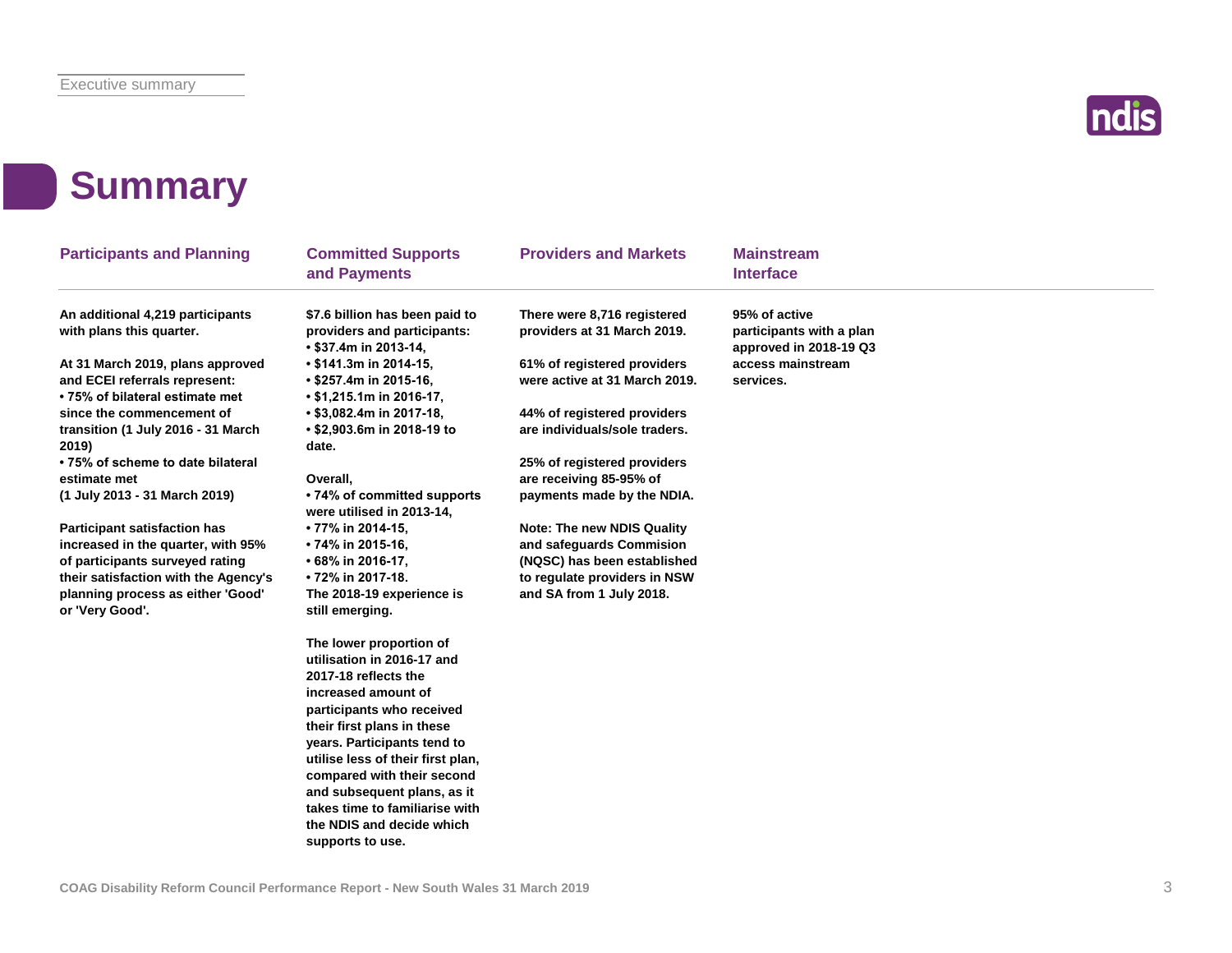# **Participants and Planning**

The NDIS in New South Wales continues to grow with 4,219 additional participants with approved plans this quarter.

**3,303** receiving support for the first time.In total, over 100,000 participants have now been supported by the NDIS in New South Wales, with 34%



**New South Wales - 31 March 2019**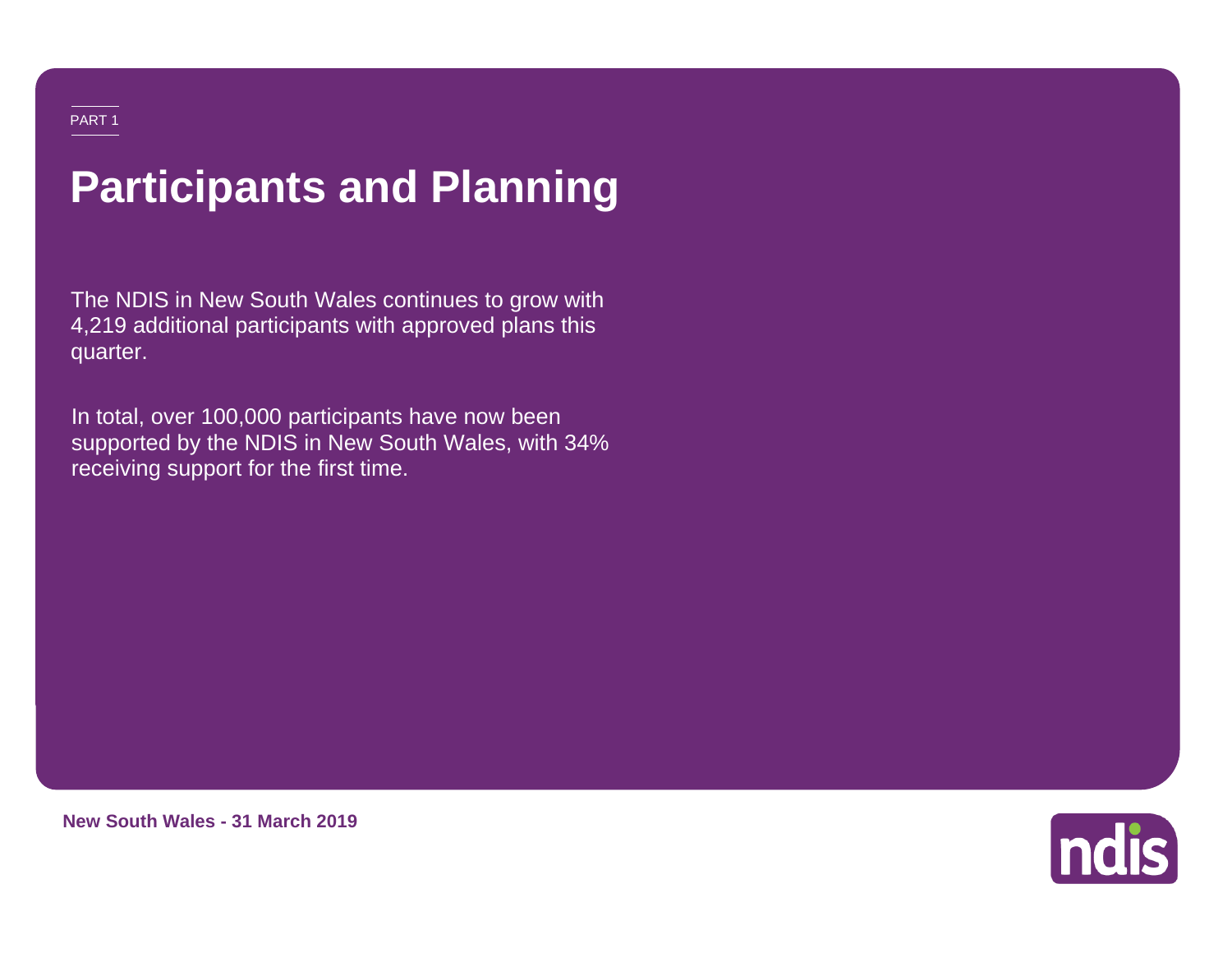## **Summary**

**The NDIS is fully operational and available in all areas of New South Wales.**



#### **Key Statistics**

#### PARTICIPANTS ARE **101,963**

NOW BEING SUPPORTED BY THE NDIS IN NEW SOUTH WALES, INCLUDING CHILDREN IN THE ECEI PROGRAM

INITIAL PLANS APPROVED IN 2018-19 Q3, EXCLUDING CHILDREN IN THE ECEI PROGRAM (REPRESENTING 4% GROWTH SINCE LAST QUARTER)

**4,219**

#### **1,446**

CHILDREN ARE BEING SUPPORTED IN THE ECEI PROGRAM, WITH 479 ADDITIONAL REFERRALS TO THE ECEI GATEWAY CONFIRMED IN 2018-19 **34,397**

PEOPLE ARE NOW RECEIVING SUPPORT FOR THE FIRST TIME

#### **75%**

OF BILATERAL ESTIMATE MET SINCE THE COMMENCEMENT OF TRANSITION (1 JULY 2016 - 31 MARCH 2019)

**75%**

 $Q<sub>3</sub>$ 

OF SCHEME TO DATE BILATERAL ESTIMATE MET (1 JULY 2013 - 31 **MARCH 2019)**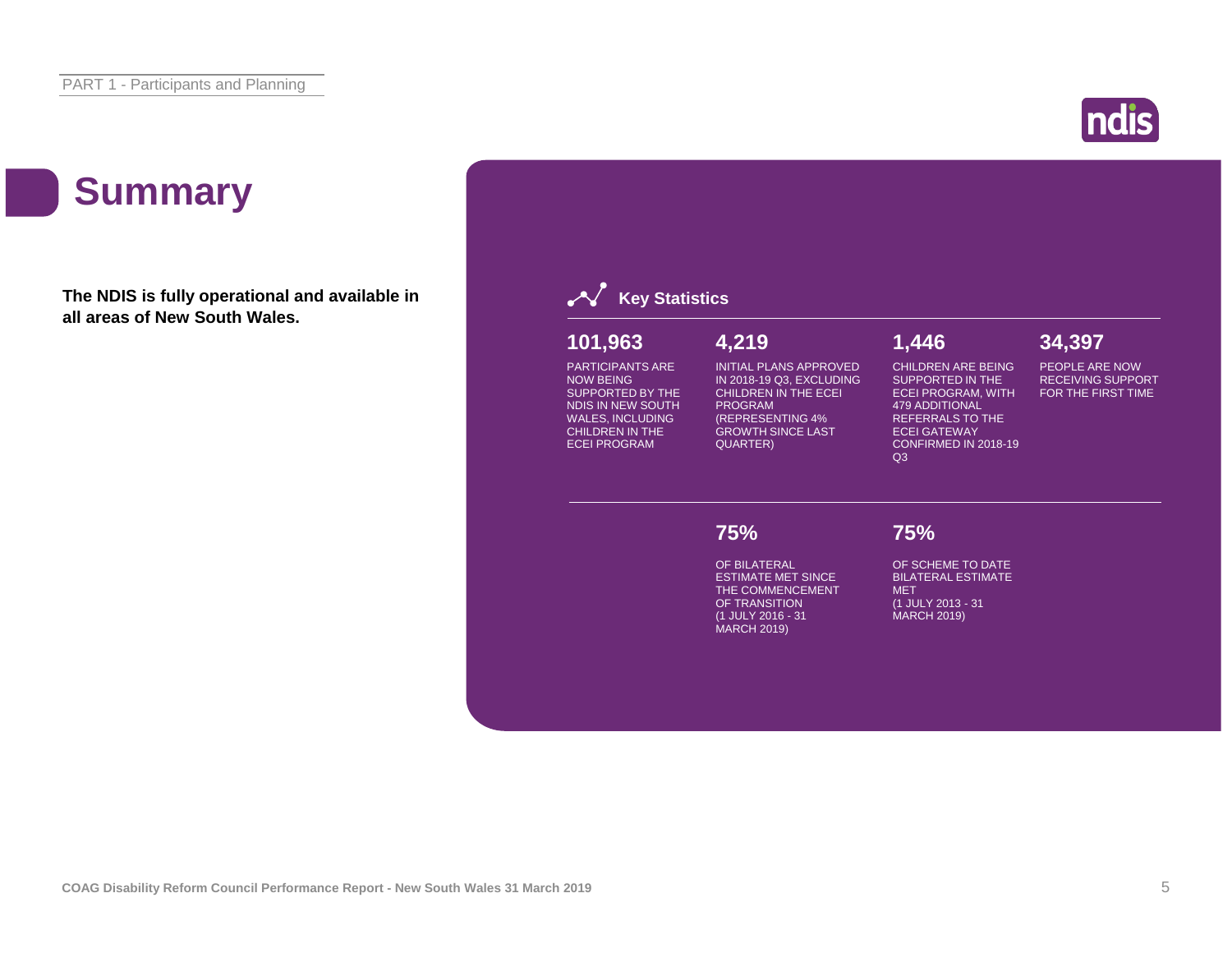

## **Quarterly Intake**

#### **2018-19 Q3**

**Of the 3,303 participants deemed 'eligible' this quarter, 83% were 'New' participants (i.e. had not transitioned from an existing State/Territory or Commonwealth program).**

**Of the 4,219 plan approvals this quarter, 78% were 'New' participants (i.e. had not transitioned from an existing State/Territory or Commonwealth program), 61% entered with a permanent disability and 1,149 were previously confirmed as ECEI at 2018-19 Q2.**

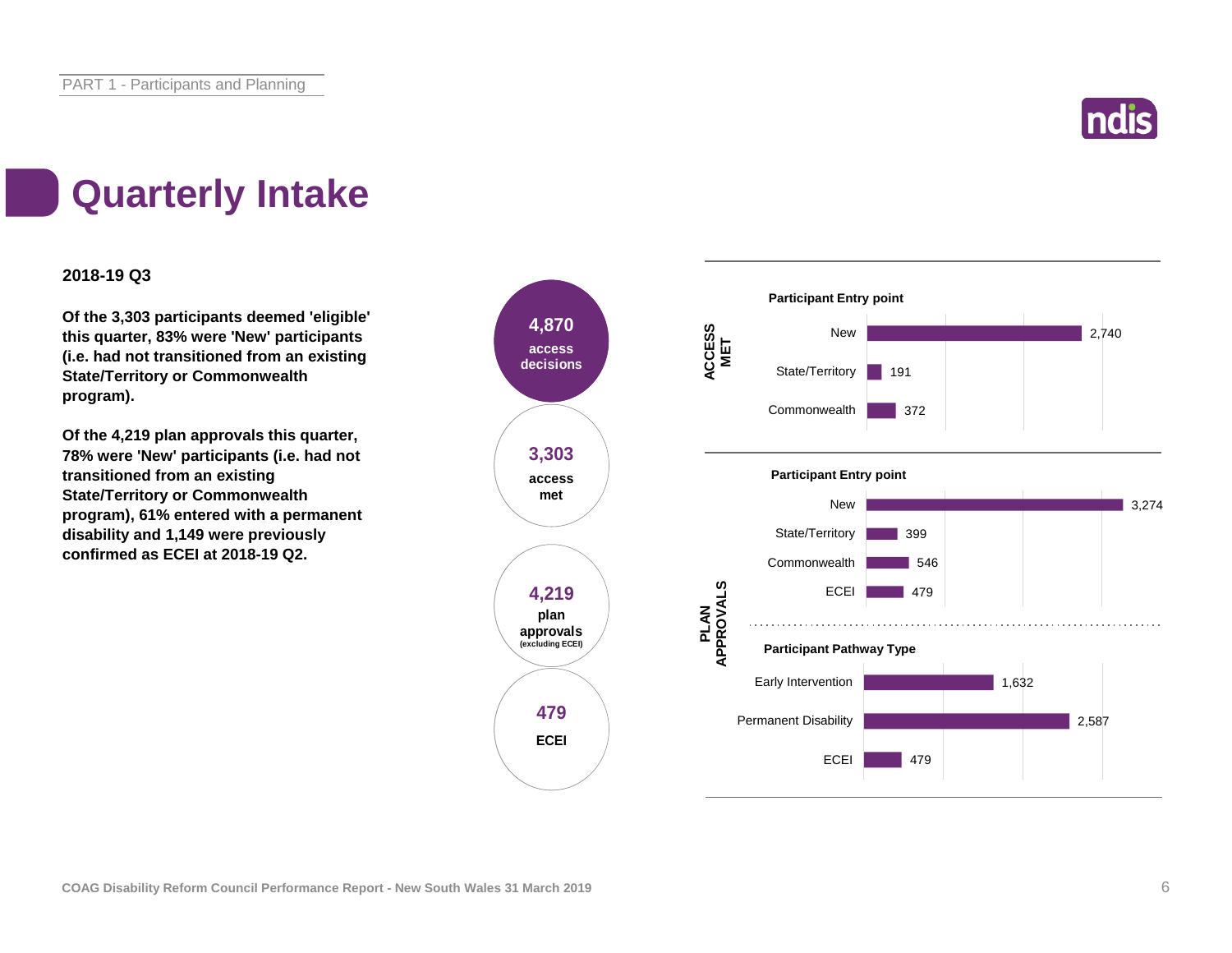### **Quarterly Intake Detail**

**96,298 at the end of 2018-19 Q2 to 100,517 by the end of 2018-19 Q3, an increase of 4,219 approvals.**

**At the end of the quarter, 1,446 children are being supported in the ECEI gateway. Of these, 967 were previously confirmed as ECEI at 31 December 2018 and an additional 479 children entered the gateway this quarter.**

**Overall, 2,652 participants with approved plans have exited the Scheme, resulting in 99,311 active participants (including ECEI) as at 31 March 2019.**

#### **Plan approval numbers have increased from Change in plan approvals between 31 December 2018 and 31 March 2019**



There were 22,536 plan reviews this quarter. This figure relates to all participants who have entered the scheme.

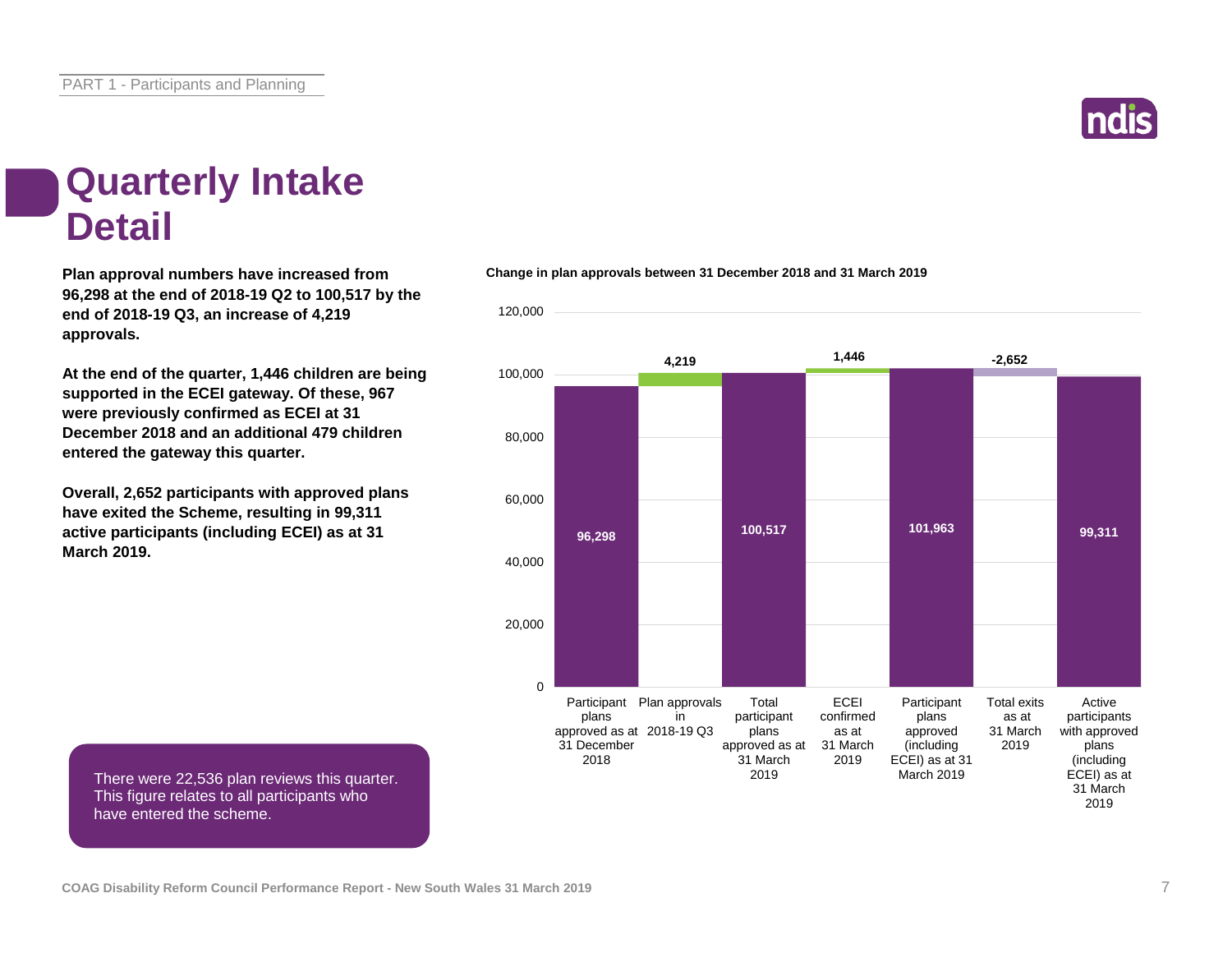### **Cumulative Position**

**At the end of 2018-19 Q3, the cumulative total number of participants receiving support was 101,963 (including 1,446 children supported through the ECEI gateway). Of these, 54,567 transitioned from an existing State/Territory program, 11,553 transitioned from an existing Commonwealth program and 34,397 participants are now receiving support for the first time.**

**Overall, since 1 July 2013, there have been 125,708 people with access decisions.**

Cumulative position reporting is inclusive of trial participants for the reported period and represents participants who have or have had an approved plan.





#### **75%**

of bilateral estimate met since the commencement of transition (1 July 2016 - 31 March 2019)

#### **75%**

of scheme to date bilateral estimate met (1 July 2013 - 31 March 2019)

#### **100,517**

plan approvals to date; 101,963 including ECEI confirmed

#### **Plan approvals by participant referral pathway**



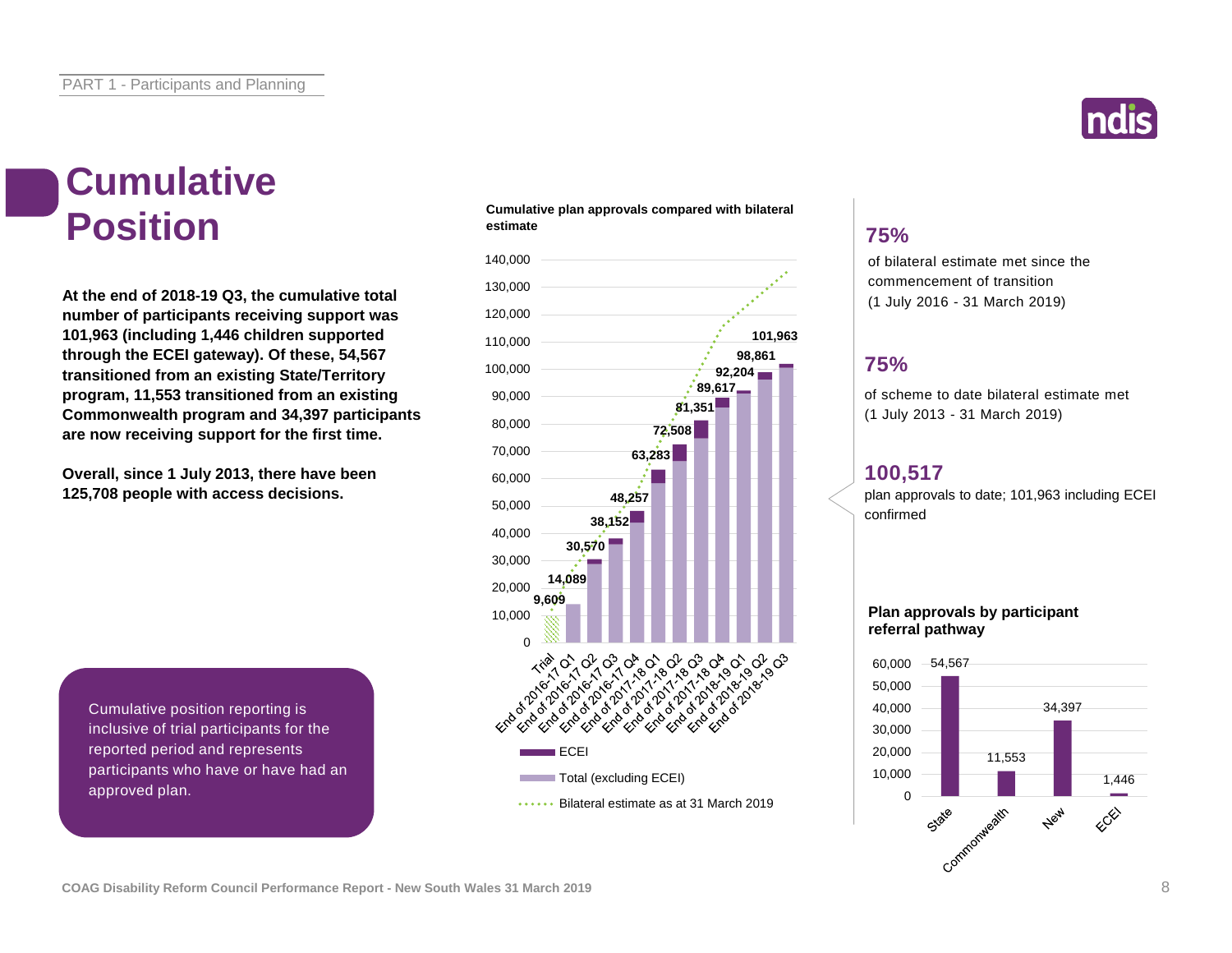

## **Participant Profiles by Age Group**

**These bar charts show the demographic profile of active participants with a plan approved in 2018-19 Q3, compared with plan approvals at 31 December 2018, by age group.**

**48% of participants entering in this quarter are aged 0 to 6 years. This compares with 12% in prior quarters.**

**This is driven by a relatively high proportion of 'new' participants entering this quarter compared to prior quarters.**

#### **Active participants with a plan approved in 2018-19 Q3 by age group**



#### **% of active participants with a plan approved by age group**



■% of active participants with a plan approved in prior quarters

■% of active participants with a plan approved in 2018-19 Q3

Note: The age eligibility requirements for the NDIS are based on the age as at the access request date. Participants with their initial plan approved aged 65+ have turned 65 since their access request was received.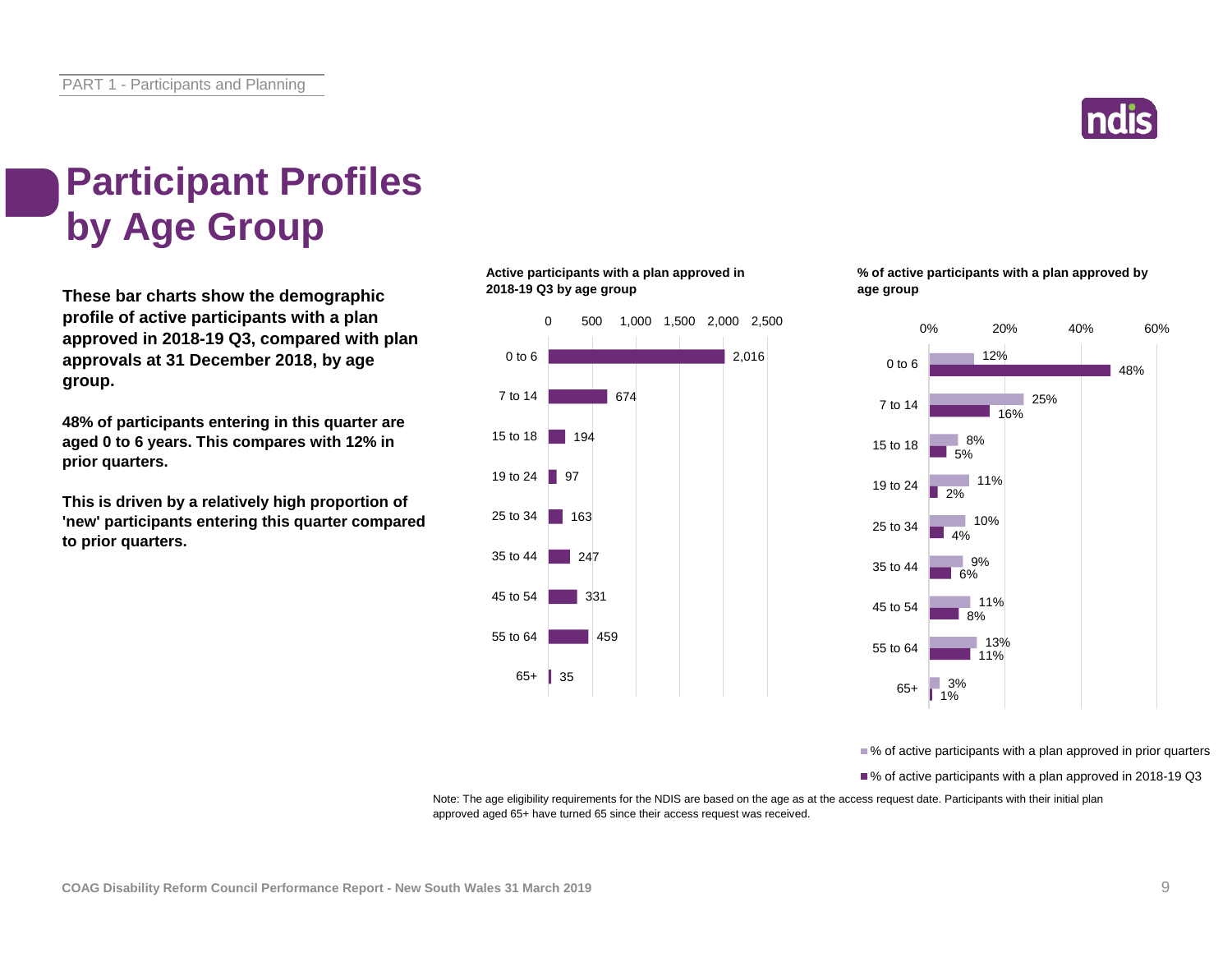

### **Participant Profiles by Disability Group**

**These bar charts show the demographic profile of active participants with a plan approved in 2018-19 Q3, compared with plan approvals at 31 December 2018, by disability group.**

**Of the participants entering this quarter, 34% have a primary disability group of Autism and 13% have a primary disability group of Developmental Delay.**

**This reflects the large proportion of children aged 0 to 6 years that entered in March 2019.** **Active participants with a plan approved in 2018-19 Q3 by disability group**



**% of active participants with a plan approved by disability group**



■% of active participants with a plan approved in prior quarters

■% of active participants with a plan approved in 2018-19 Q3

Note 1: Of the 418 active participants identified as having an intellectual disability, 41 (10%) have down syndrome. Note 2: Since 2017-18 Q1 Developmental Delay and Global Developmental Delay have been reported separately to the Intellectual Disability group.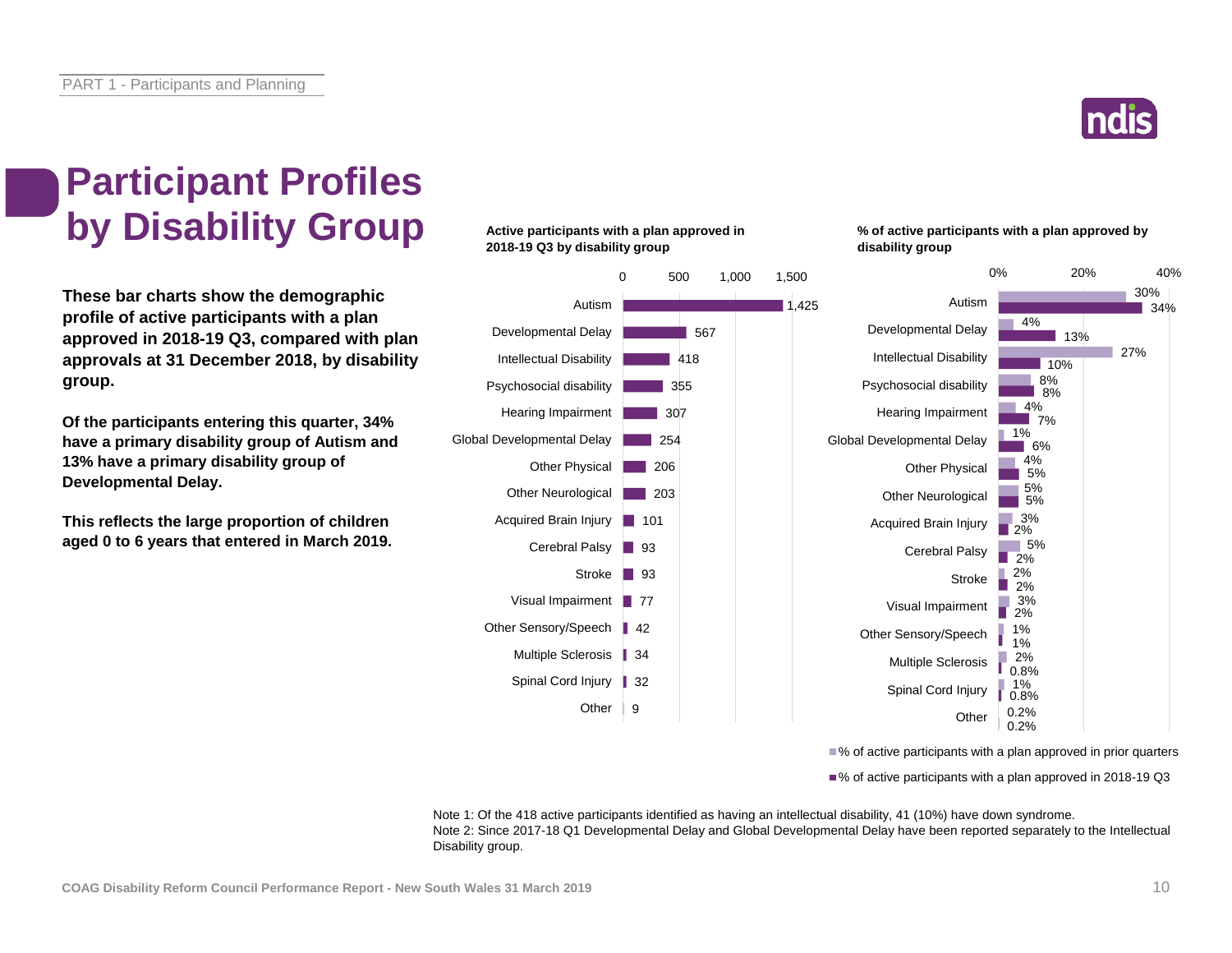

### **Participant Profiles by Level of Function**

**These bar charts show the demographic profile of active participants with a plan approved in 2018-19 Q3, compared with plan approvals at 31 December 2018, by level of function.**

**For participants with a plan approval in the current quarter:** 

**• 35% of active participants had a relatively high level of function**

**• 36% of active participants had a relatively moderate level of function** 

**• 29% had a relatively low level of function**

**These relativities are within the NDIS participant population, and not comparable to the general population.**

#### **% of active participants with a plan approved by level of function**



Note: An ICT issue has been identified and as a result, reporting by level of function is not accurate. This issue is currently under investigation and will be reconciled for reporting as at 30 June 2019.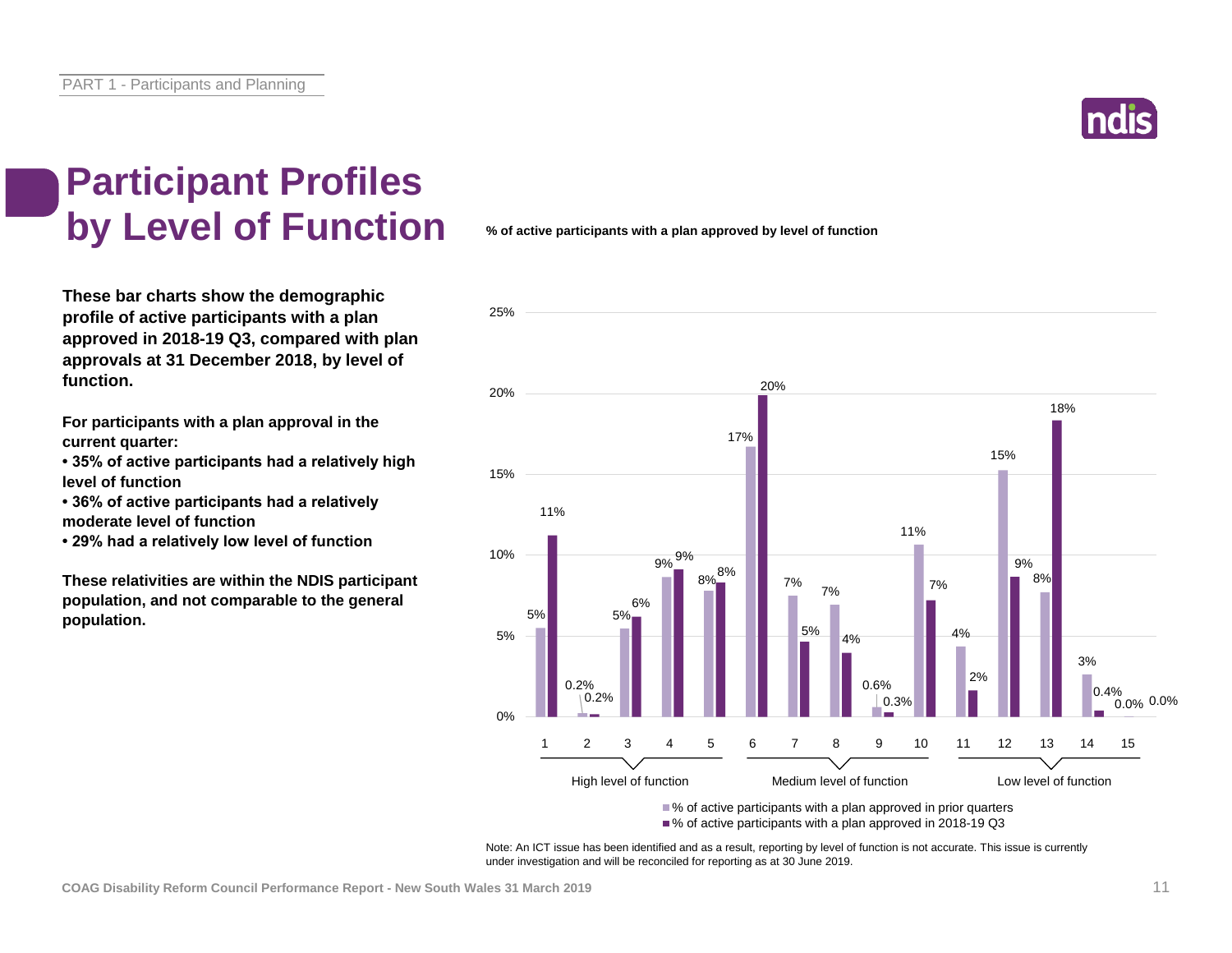### **ndis**

### **Participant Profiles by Gender**

**These charts show the demographic profile of active participants with a plan approved in 2018- 19 Q3, compared with plan approvals as at 31 December 2018, by gender.**

**The majority of participants are males.**

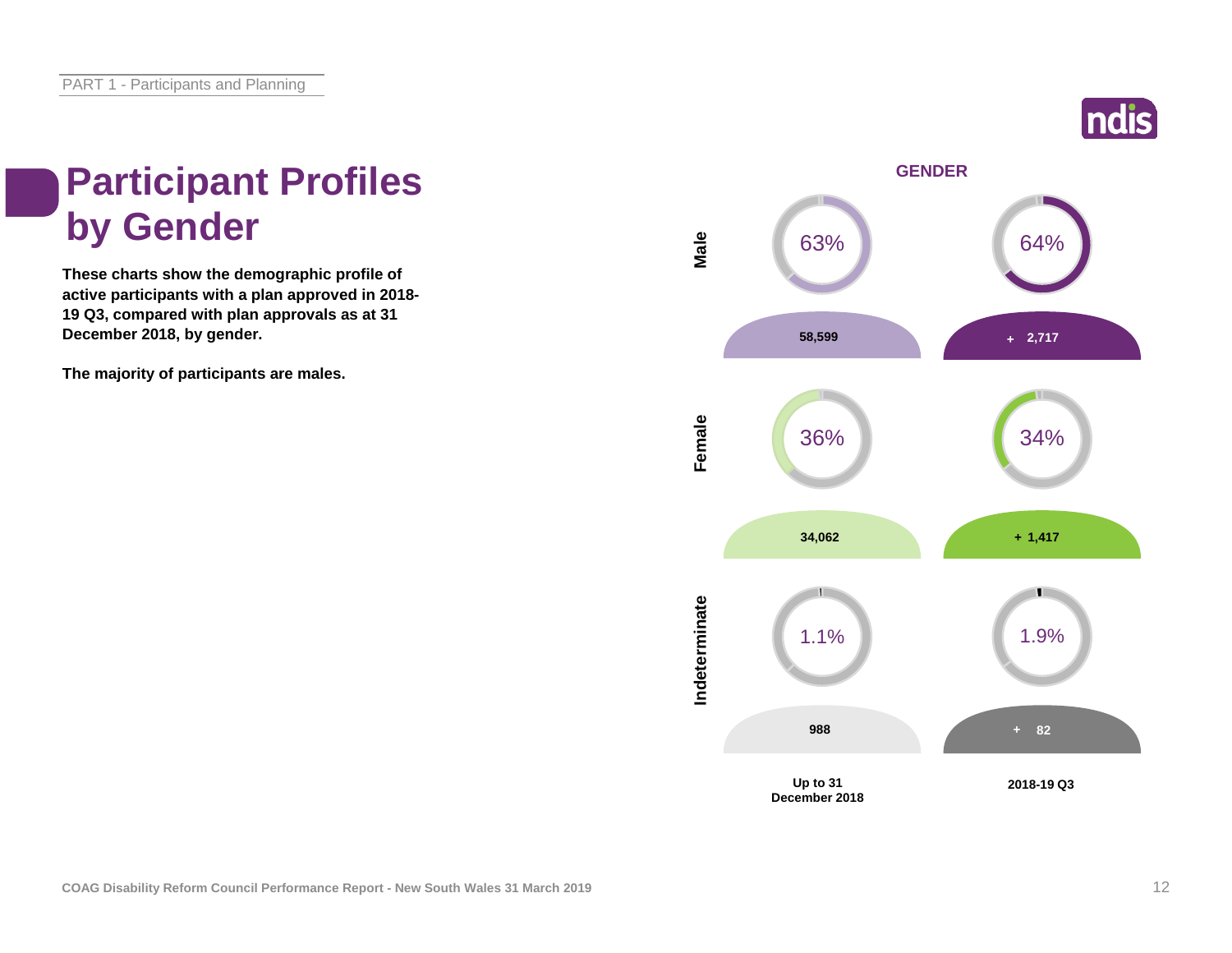### **Participant Profiles: Other**

**These bar charts show other demographic profiles of active participants with a plan approved in 2018-19 Q3, compared with plan approvals as at 31 December 2018.**

**Of the participants with a plan approved in 2018-19 Q3:**

**• 8.7% were Aboriginal or Torres Strait Islander, compared with 5.9% in previous periods combined.**

**• 1.8% were young people in residential aged care, compared with 2.1% in previous periods combined.**

**• 12.7% were culturally and linguistically diverse, compared with 9.2% in previous periods combined.**

| <b>Aboriginal &amp; Torres Strait Islander</b>         | 2018-19 Q3 | % of active<br>participants |                             |  |  |
|--------------------------------------------------------|------------|-----------------------------|-----------------------------|--|--|
| <b>Aboriginal and Torres Strait Islander</b>           | 368        | 5.9%<br>8.7%                |                             |  |  |
| Not Aboriginal and Torres Strait Islander              | 3,623      |                             | 90.2%                       |  |  |
| <b>Not Stated</b>                                      | 225        | 3.9%<br>5.3%                | 85.9%                       |  |  |
|                                                        |            | <b>Prior Quarters</b>       |                             |  |  |
|                                                        |            |                             | ■2018-19 Q3                 |  |  |
| Young people in residential aged care<br><b>status</b> | 2018-19 Q3 | % of active<br>participants |                             |  |  |
| Young people in residential aged care                  | 75         | 2.1%<br>1.8%                |                             |  |  |
| Young people not in residential aged care              | 4,141      |                             | 97.9%<br>98.2%              |  |  |
|                                                        |            |                             | Prior Quarters              |  |  |
|                                                        |            |                             | ■ 2018-19 Q3                |  |  |
| <b>Culturally and linguistically diverse</b>           | 2018-19 Q3 |                             | % of active<br>participants |  |  |
| <b>Culturally and linguistically diverse</b>           | 534        | 9.2%<br>12.7%               | 90.5%                       |  |  |
| Not culturally and linguistically diverse              | 3,682      |                             |                             |  |  |
| Not etated                                             | Λ          | 0.3%                        | 87.3%                       |  |  |

**0**

0.0%

**Not stated**

■ Prior Quarters ■ 2018-19 Q3

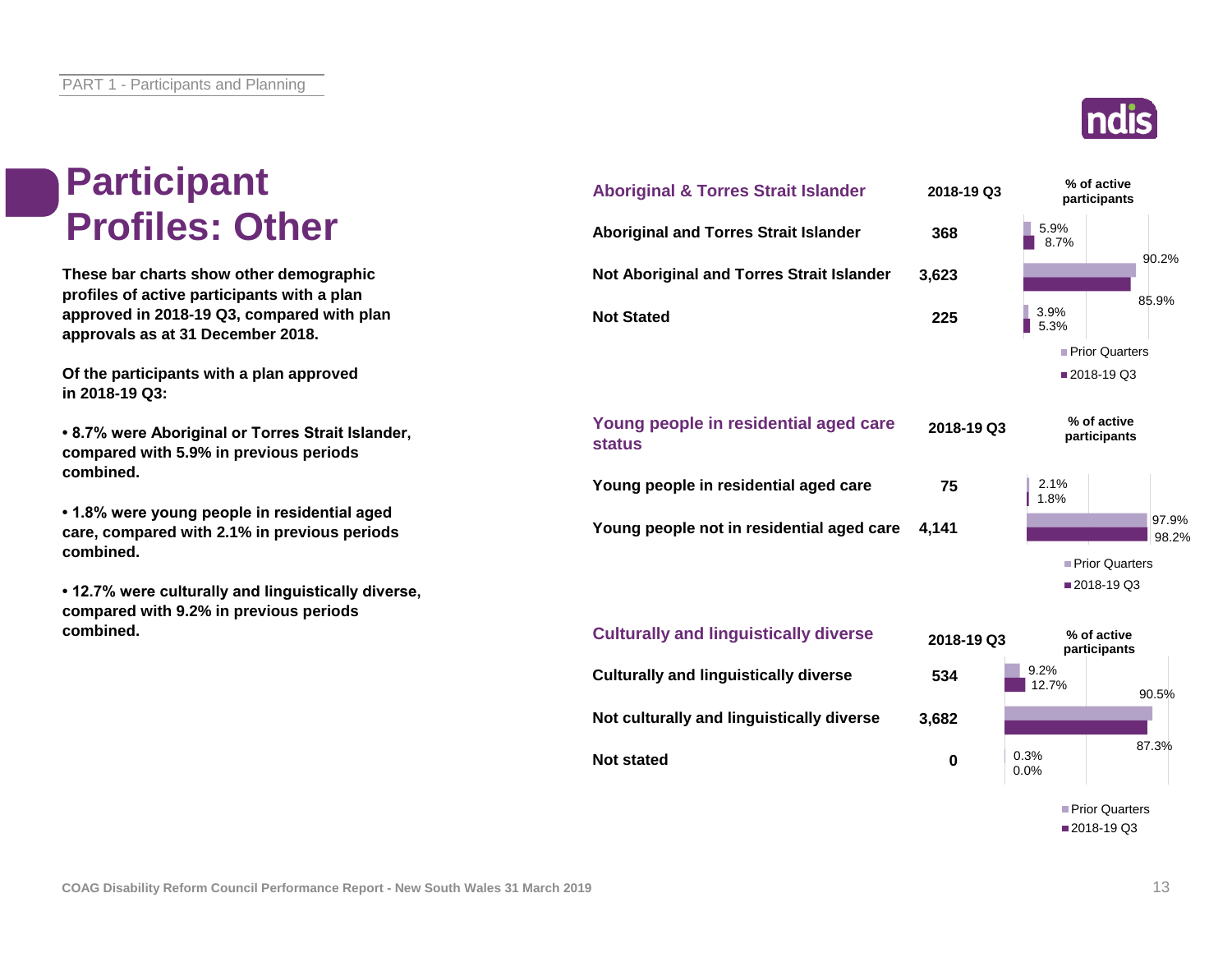### **Plan Management Support Coordination**

**The proportion of participants electing to fully or partly self-manage their plan was higher in 2018-19 Q3 at 26%, compared with 23% in previous quarters combined.**

**38% of participants who have had a plan approved in 2018-19 Q3 have support coordination in their plan, compared to 34% in previous quarters combined.**

**Support Coordination**





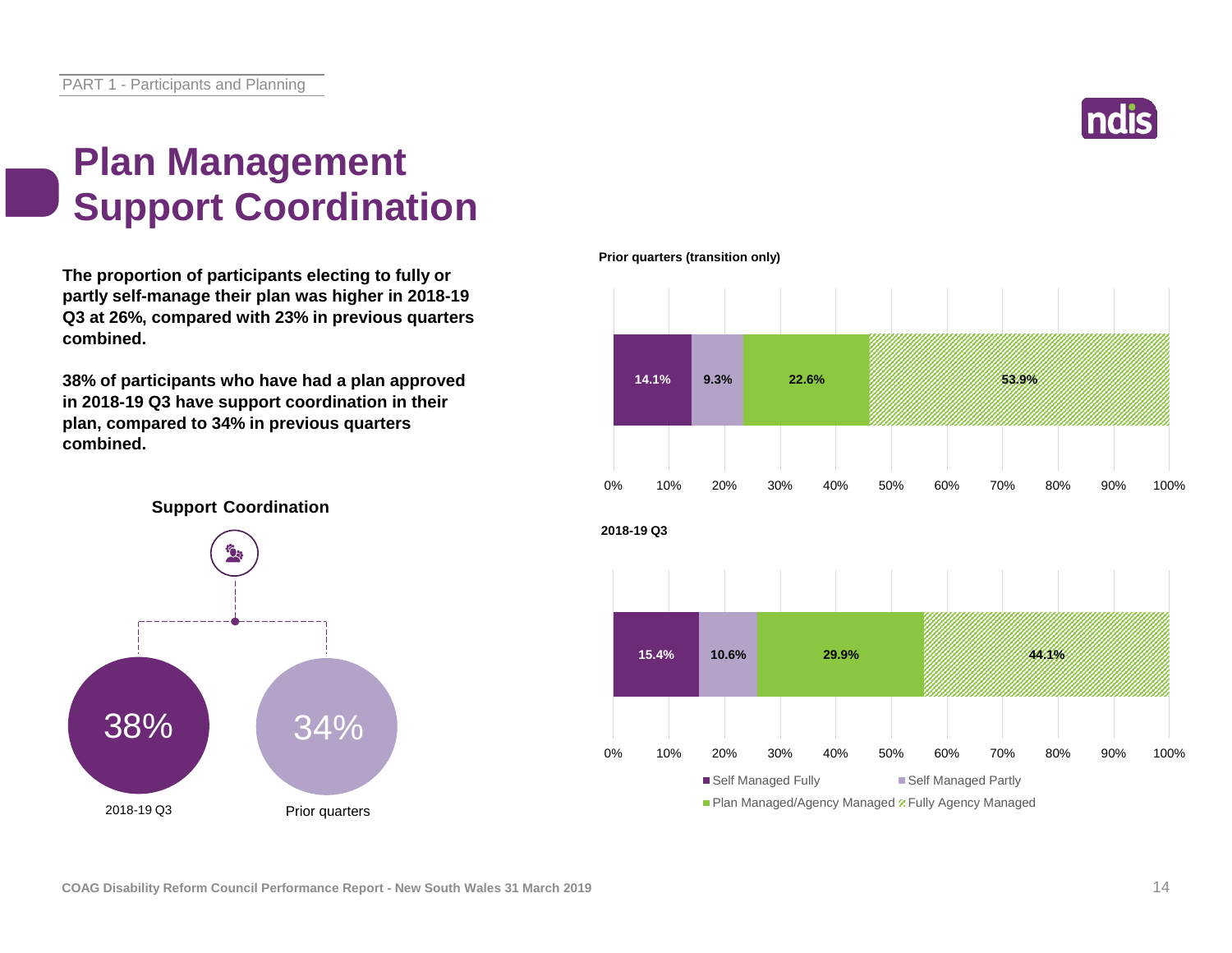

### **Plan Activation**

**Plan activation refers to the amount of time between a participant's initial plan being approved, and the date the participant first receives support.**

**There has been a change in methodology used to calculate these results since the previous quarter. Duration to plan activation is now calculated as the time from a participant's initial plan approval to when the participant first uses plan supports (previously only the initial plan for each participant was considered). In-kind supports are now also included (previously excluded). As a result, a higher proportion of participants are identified as activating their plans within 90 days, and a lower proportion have no payments.**

**The percentage of participants who activated plans within 90 days of initial plan approval was:** 

**• 84% of participants entering in 2018-19 Q1**

**• 86% of participants entering in previous quarters combined**

Plan activation figures are approximations based on payment data. As there is a lag between when the support is provided to a participant, and the payment being made, these statistics are a conservative estimate; it is likely plan activation is faster than presented.

**Duration to Plan activation for participants with initial plan approval**

**Prior quarters (transition only)**



Note: Participants with initial plans approved after the end of 2018-19 Q1 have been excluded from the charts. They are relatively new and it is too early to examine their durations to activation.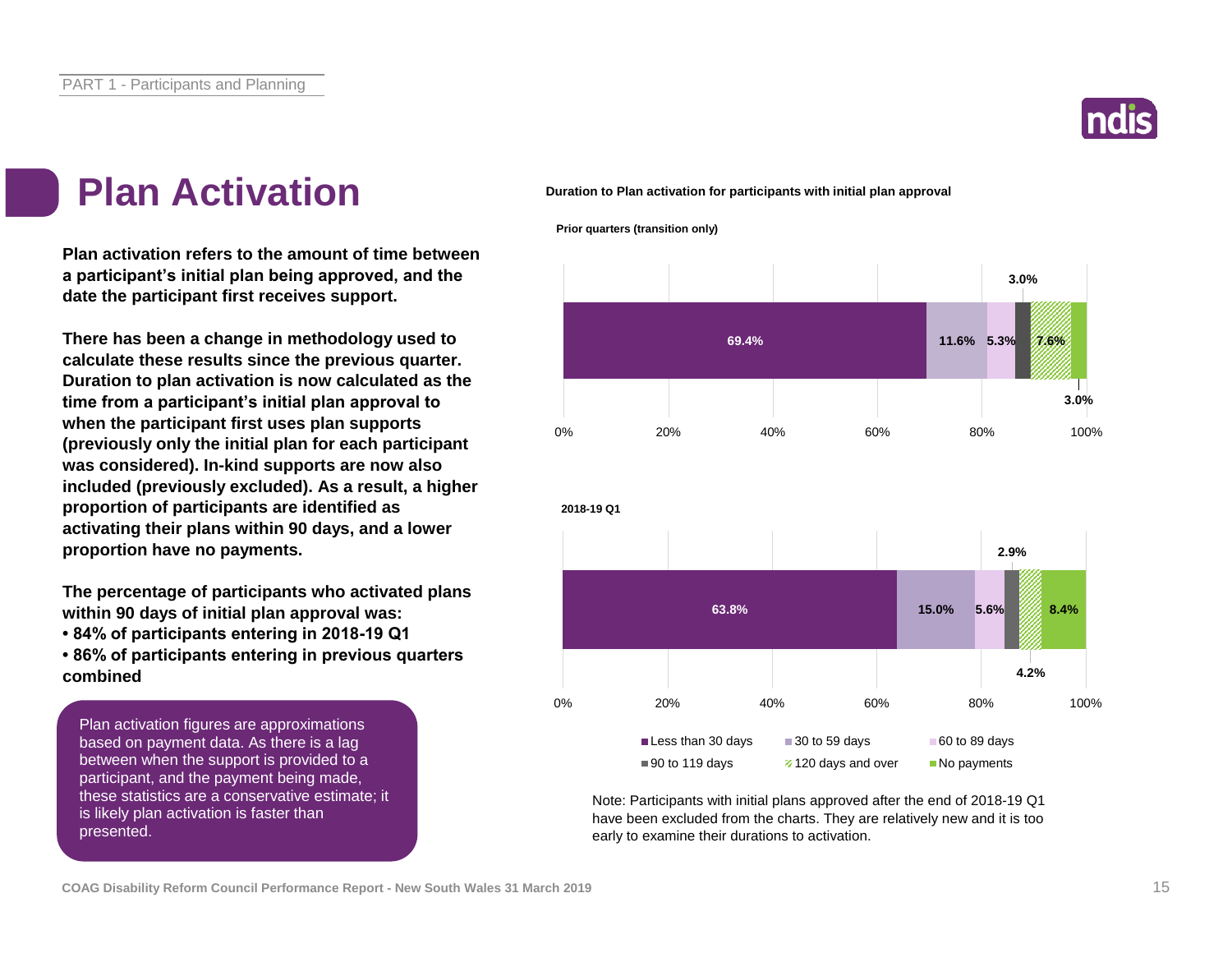#### **Participant Outcomes**

**This information on participant outcomes has been collected from 99% of participants who received their initial plan since 1 July 2016 (when they entered the scheme).**

**• 62% of participants aged 0 to before school are able to make friends outside of family/carers, compared to 62% of participants from school age to 14**

**• 52% of participants aged 0 to before school are engaged in age appropriate community, cultural or religious activities, compared to 31% - 35% for other age groups**

**• 56% of participants from school age to 14 attend school in a mainstream class, compared to 29% of participants aged 15 to 24**

**• 27% of participants aged 25 and over have a paid job, compared to 17% of participants aged 15 to 24**

**• 63% of participants aged 25 and over choose what they do every day, compared to 44% of participants aged 15 to 24**

#### **Selected key baseline indicators for participants**



 $\Box$ 0 to before school  $\Box$  School to 14  $\Box$  15 to 24  $\Box$  25 and over

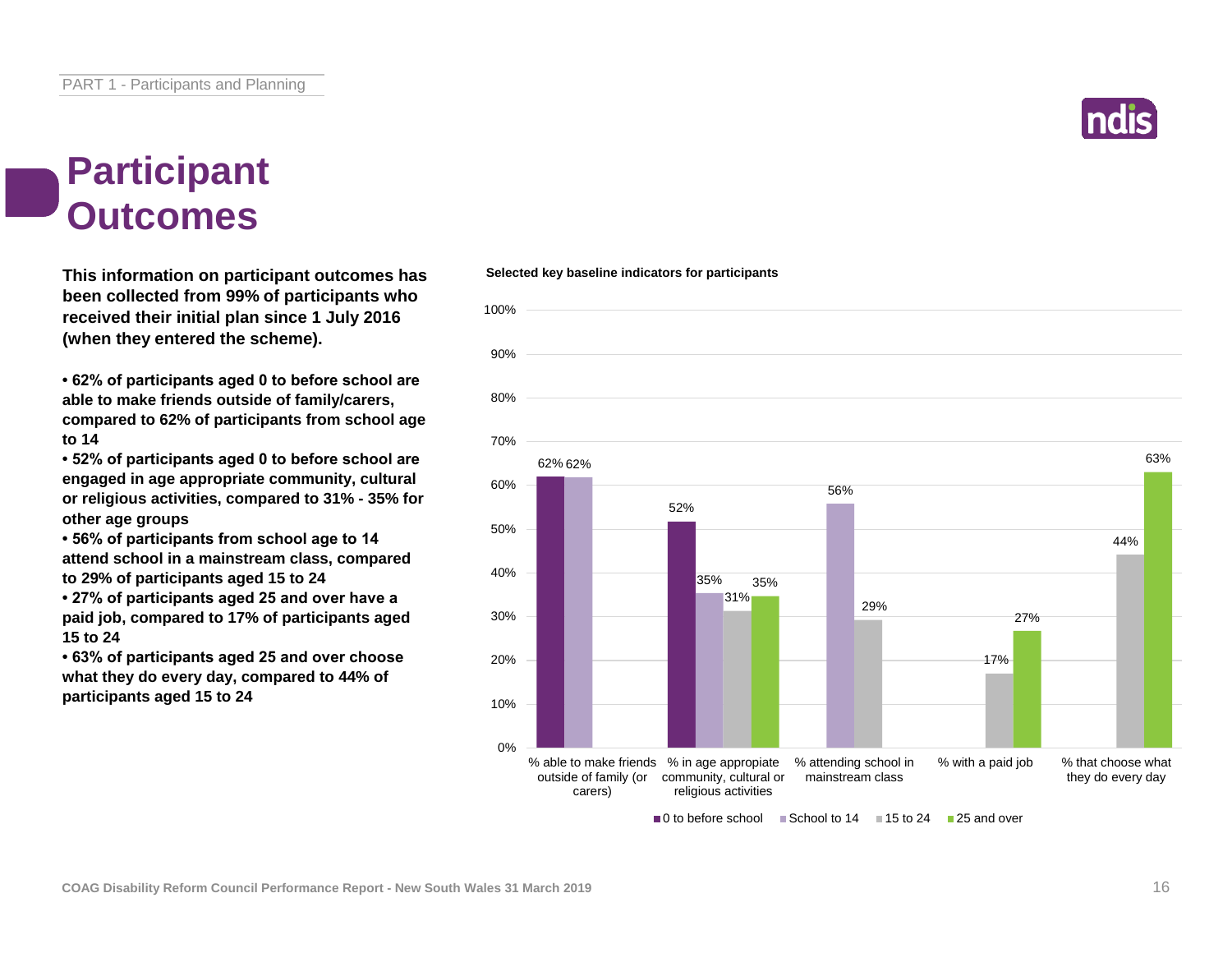### **Family/Carers Outcomes**

**when they entered the Scheme (baseline indicators):**

**• working in a paid job was highest for participants aged 15 to 24 (51%)**

**• able to advocate for their child/family member was highest for participants aged 0 to 14 (78%) • who have friends and family they can see as often as they like was highest for participants aged 25 and over (47%)**

**• who feel in control selecting services was highest for participants aged 15 to 24 (37%) • who support/plan for their family member through life stage transitions was highest for participants aged 0 to 14 (85%)**

#### 48% 78% 46% 46% 47% 85% 51% 70% 37% <sub>36%</sub> \_\_\_<mark>\_\_\_\_</mark>\_\_\_\_<mark>39%</mark> 36% 64% 34% 0% 10% 20% 30% 40% 50% 60% 70% 80% 90% 100% % working in a paid % able to advocate for job their child/family member % with friends and family they see as often as they like % who feel in control selecting services % who support/plan for their family member through life stage transitions

**The percentage of participants' families/carers Selected key baseline indicators for families and carers of participants**

 $\Box$  0 to 14  $\Box$  15 to 24  $\Box$  25 and over



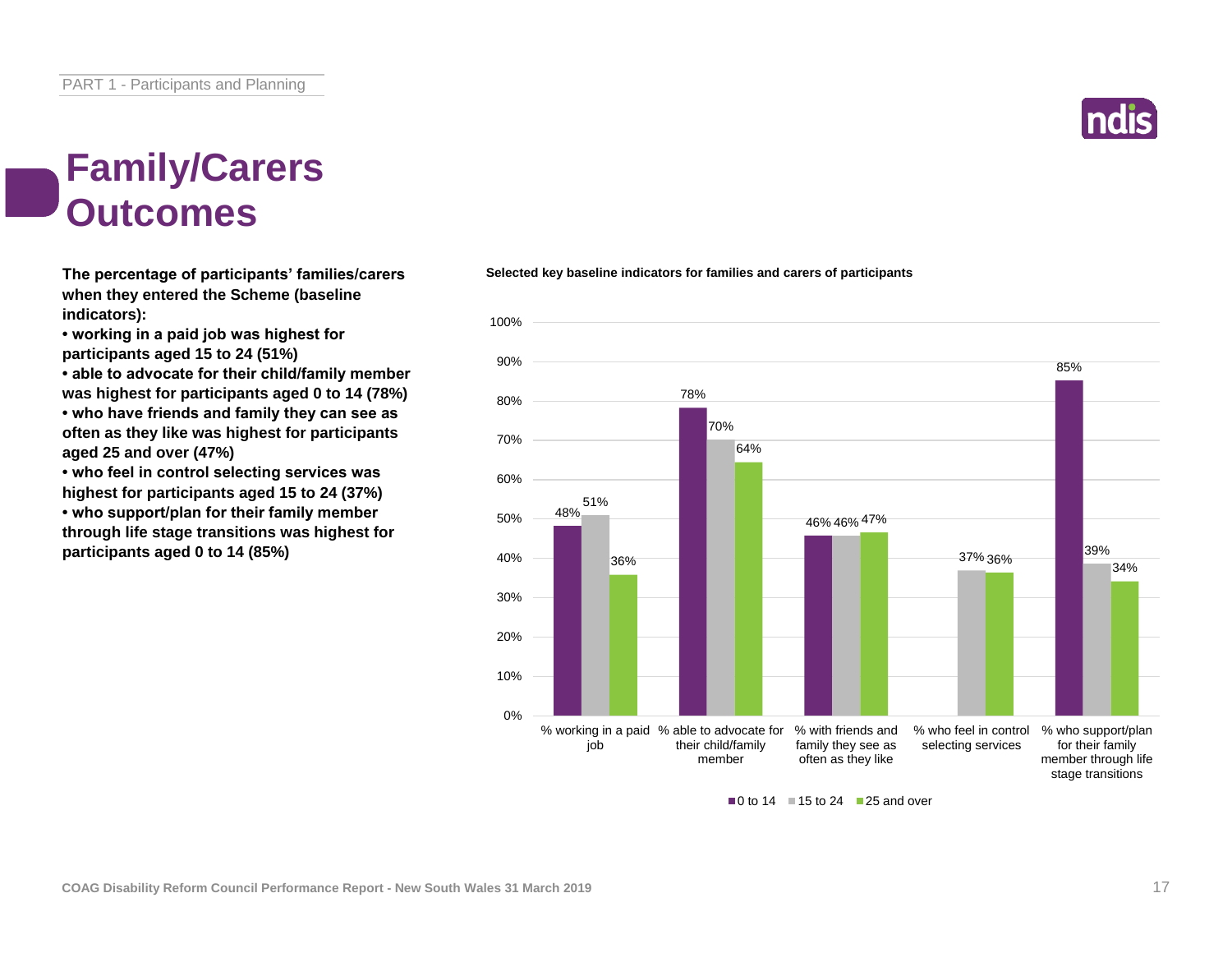

62% 66%

### **Has the NDIS helped? Participants**

**This data reflects participants' perceptions on whether engagement with the NDIS has helped them.**

**The NDIA asked the question 'Has the NDIS helped?' to individuals who entered the Scheme between 1 July 2016 and 31 March 2017, after their first year participating in the Scheme and again at the end of their second year of the Scheme.**

**In general, participants' perceptions of whether the NDIS has helped improved from year one to year two, with the exception of the Work domain and Social community and civic participation for participants aged 0 to before school.**

#### **"Has the NDIS helped?" questions for participants**









15 to 24



25 and over

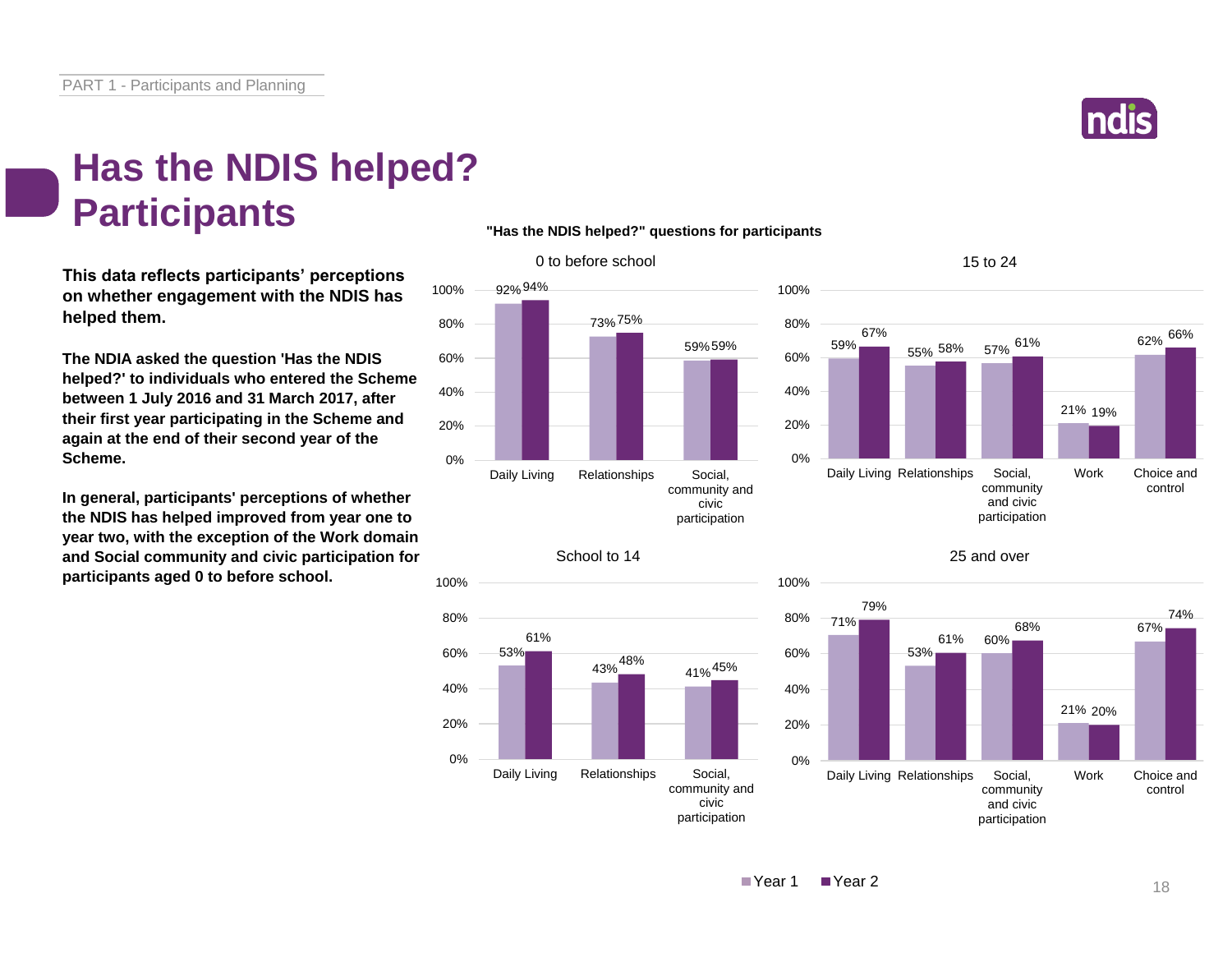

### **Has the NDIS helped? Family/Carers**

**This data reflects families and carers' perceptions on whether engagement with the NDIS has helped them.**

**The NDIA asked the question 'Has the NDIS helped?' to families and carers of individuals who entered the Scheme between 1 July 2016 and 31 March 2017, after their first year participating in the Scheme and again at the end of their second year of the Scheme.**

**Overall, family and carers' perceptions of whether the NDIS has helped was stable or improved from year one to year two.**

#### **"Has the NDIS helped?" questions for families and carers of participants**

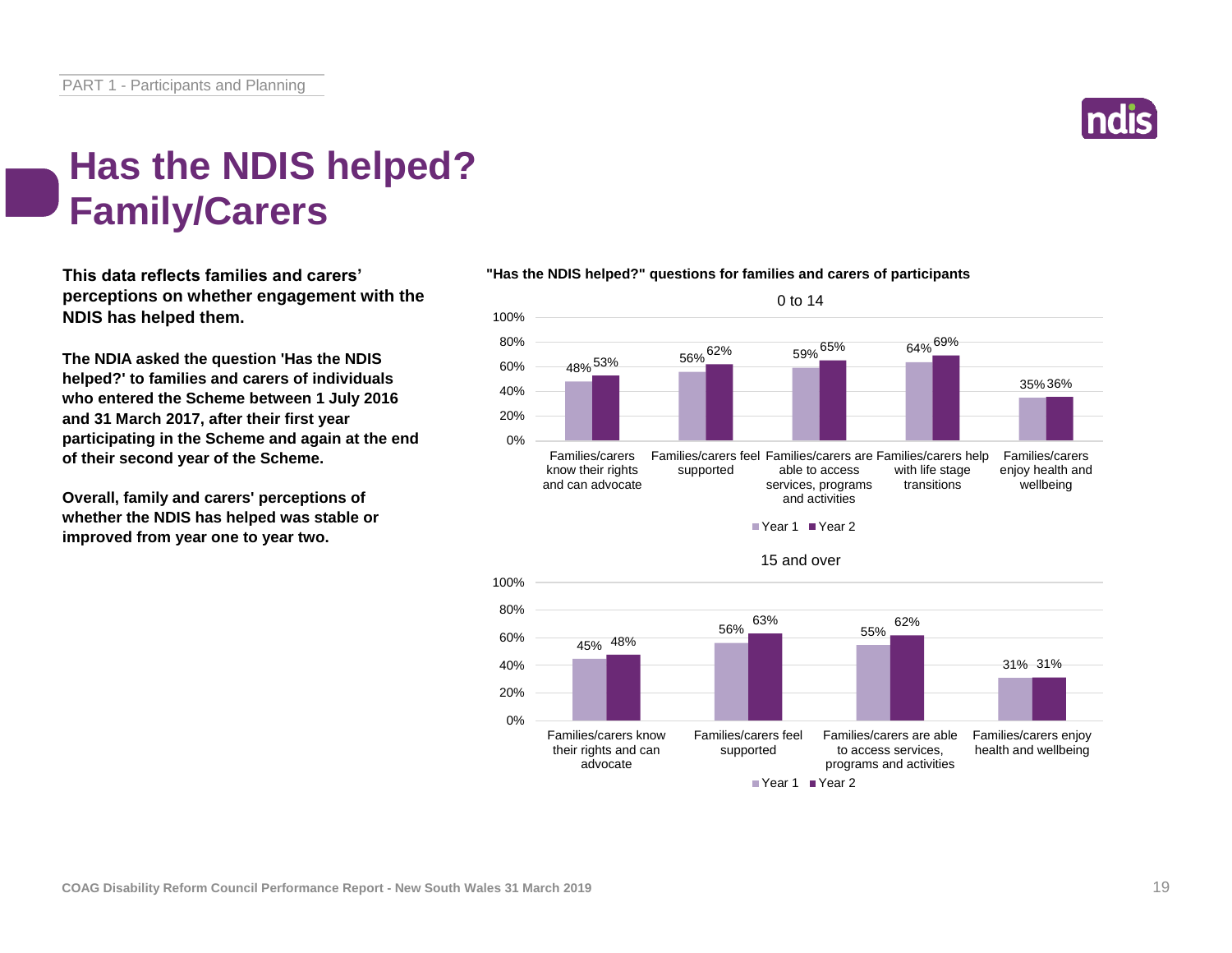

### **Participants in Work**

**The NDIA is acutely aware of the benefits that employment brings to participants and tracks employment outcomes to see whether the NDIS has helped participants to find paid work.**

**Baseline measures on employment are collected as a participant enters the Scheme, after their first year and again at the end of their second year of the Scheme. This data relates to participants who entered the Scheme between 1 July 2016 and 31 March 2017.**

**The percentage of participants in paid work increased this quarter from 13% to 22% for those aged 15 to 24, but decreased from 26% baseline to 24% for those aged 25 and over. Overall, the percentage of participants in employment increased from 22% to 23%.**

**NDIS participants in paid employment, by age group.**

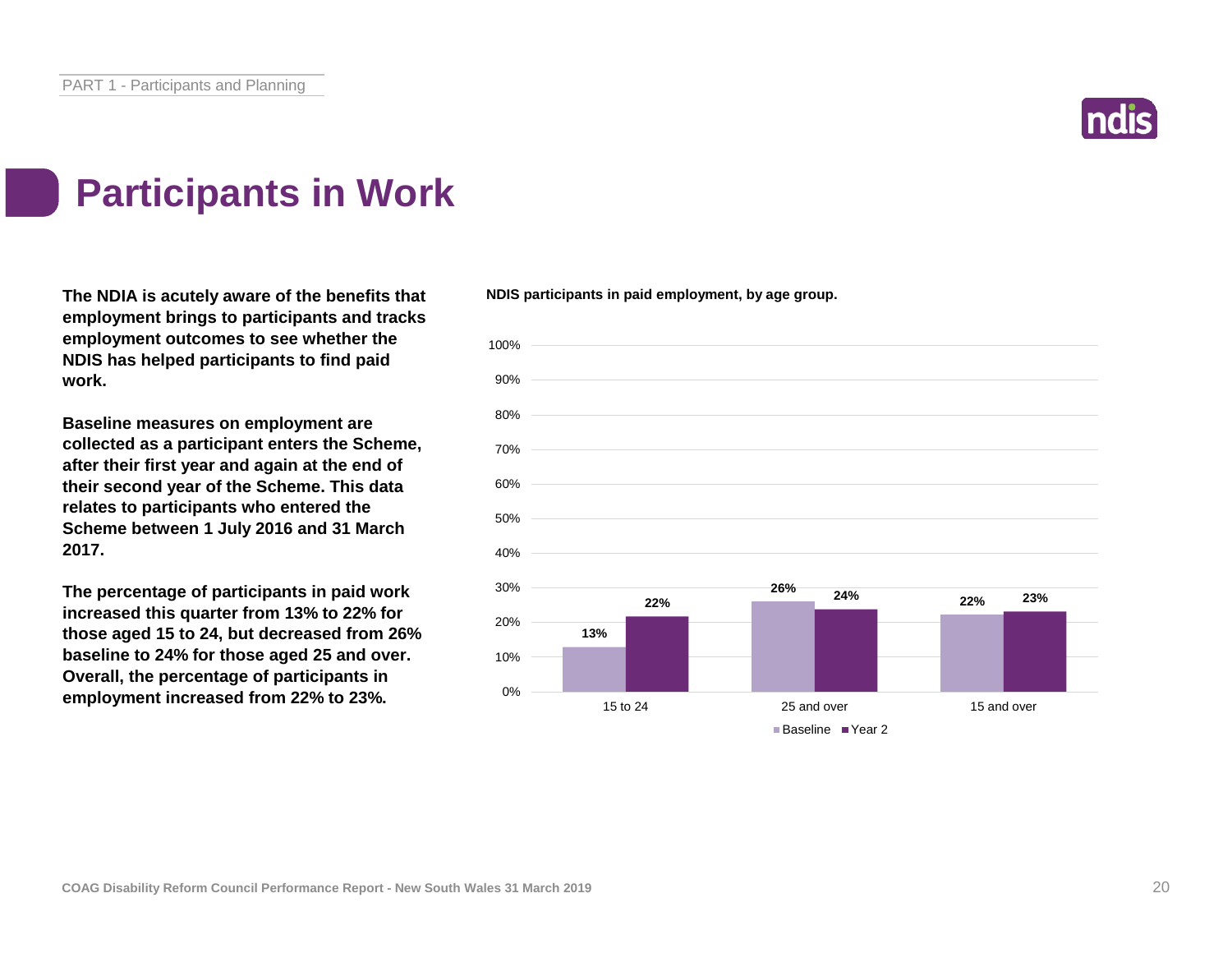### **Participants involved in community and social activities**

**The number of participants engaging in community and social activities is one of the key measures for ensuring quality experiences and outcomes for participants.**

**For participants who entered the Scheme between 1 July 2016 and 31 March 2017, levels of engagement in community and social activity are being tracked to see whether the NDIS has helped them to increase their participation.**

**Across all age groups, there was considerable increase in the percentage of participants engaged in community and social activities this quarter. The growth was most prevalent for the 15 to 24 age group, which saw an increase from 31% to 45%.**

**NDIS Participants participating in social activities in their community, by age group.**



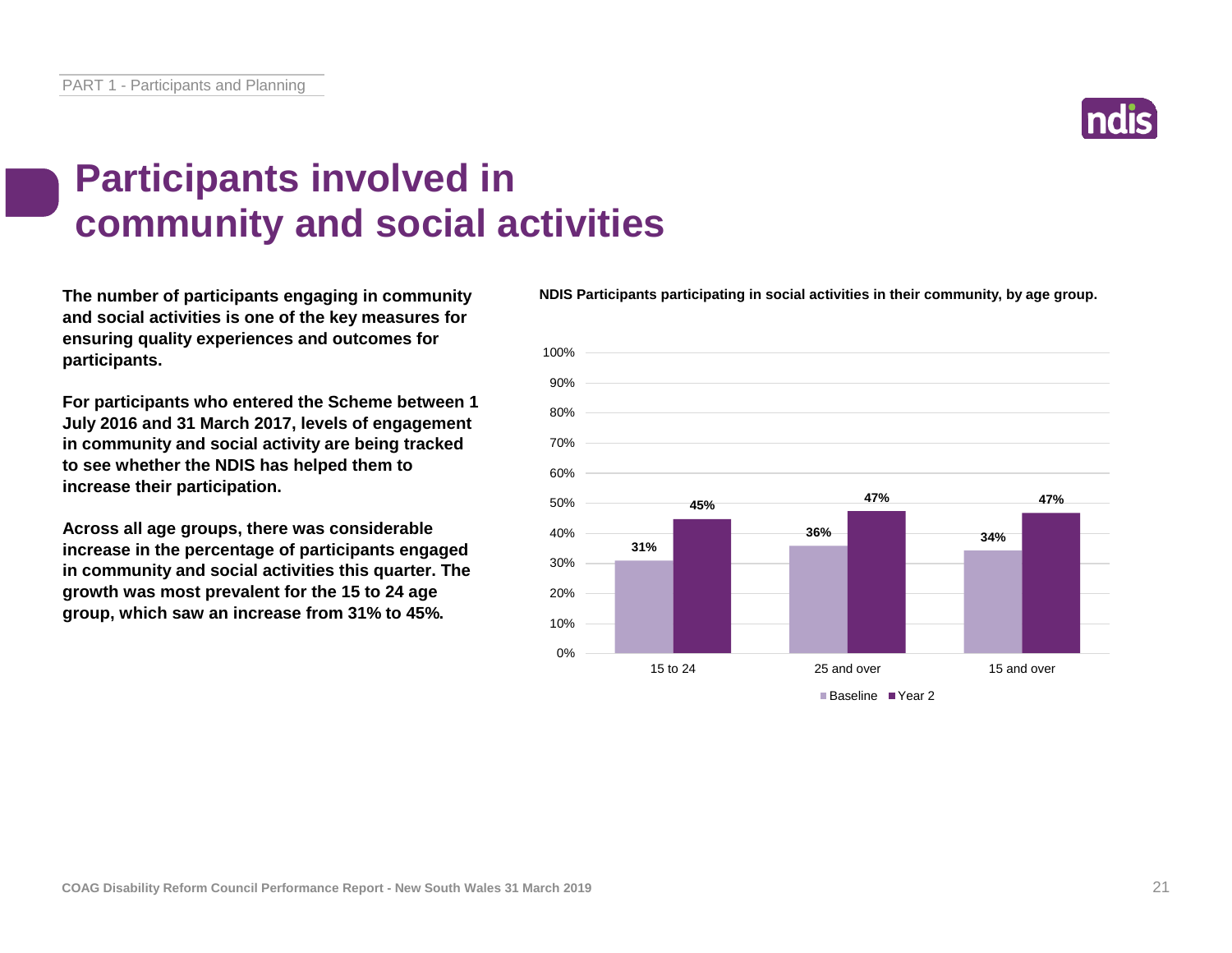

### **Participant Satisfaction**

**95% of participants rated their satisfaction with the Agency's planning process as either good or very good in the current quarter. This has increased since the last quarter with sufficient data.** 

**A new participant satisfaction survey has been developed. Going forward it will better record the experience of NDIS participants, and their families and carers, at different stages of the participant pathway.**

**Proportion of participants describing satisfaction with the Agency's planning process as good or very good - by quarter**



Participant satisfaction under the existing survey method continues to be high, but has fluctuated at around or below the trial site level.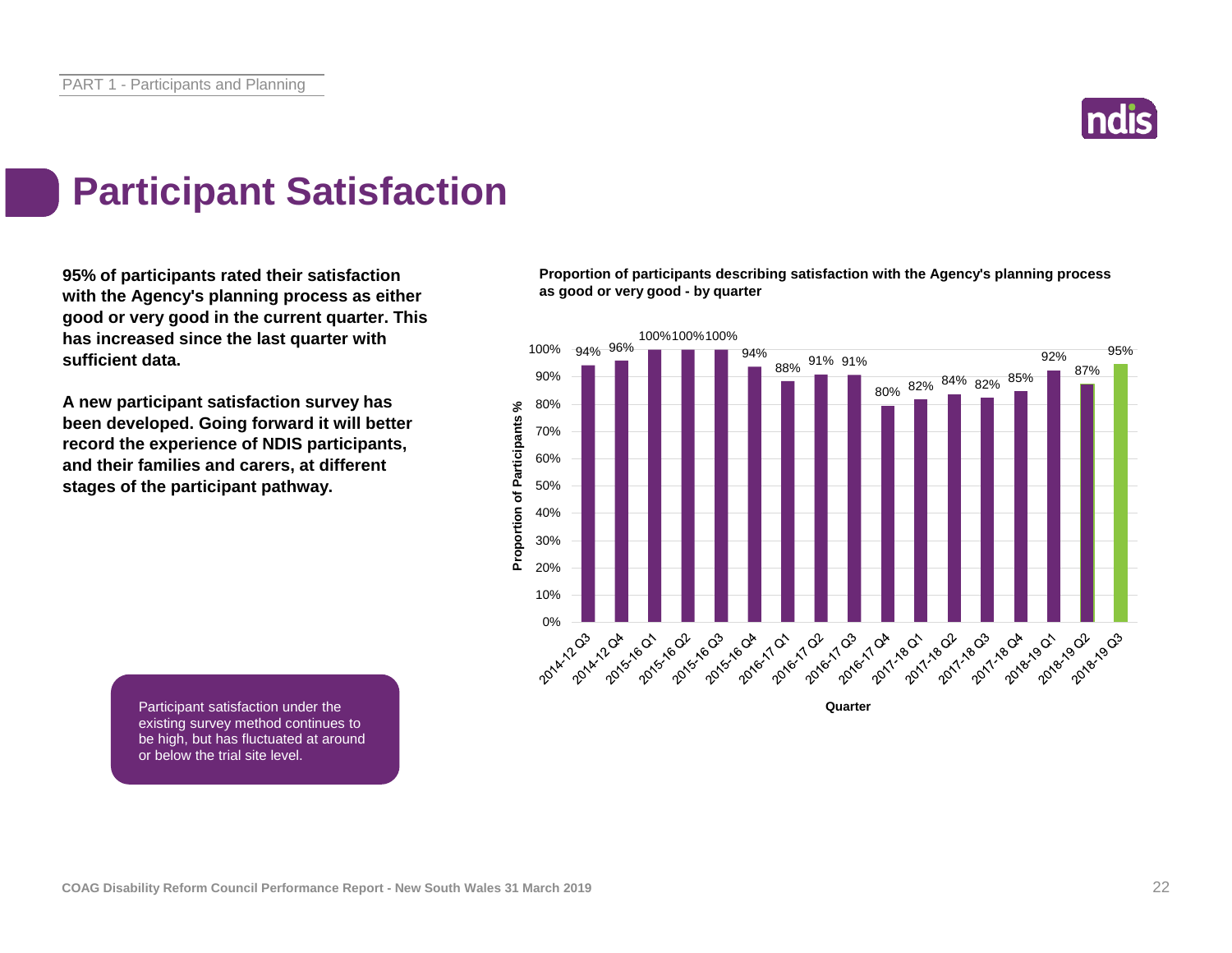# **Committed Supports and Payments**

Both committed and paid supports to participants are increasing in line with the growing scheme.

Of the \$11.1 billion that has been committed in participant plans, \$7.6 billion has been paid to date.

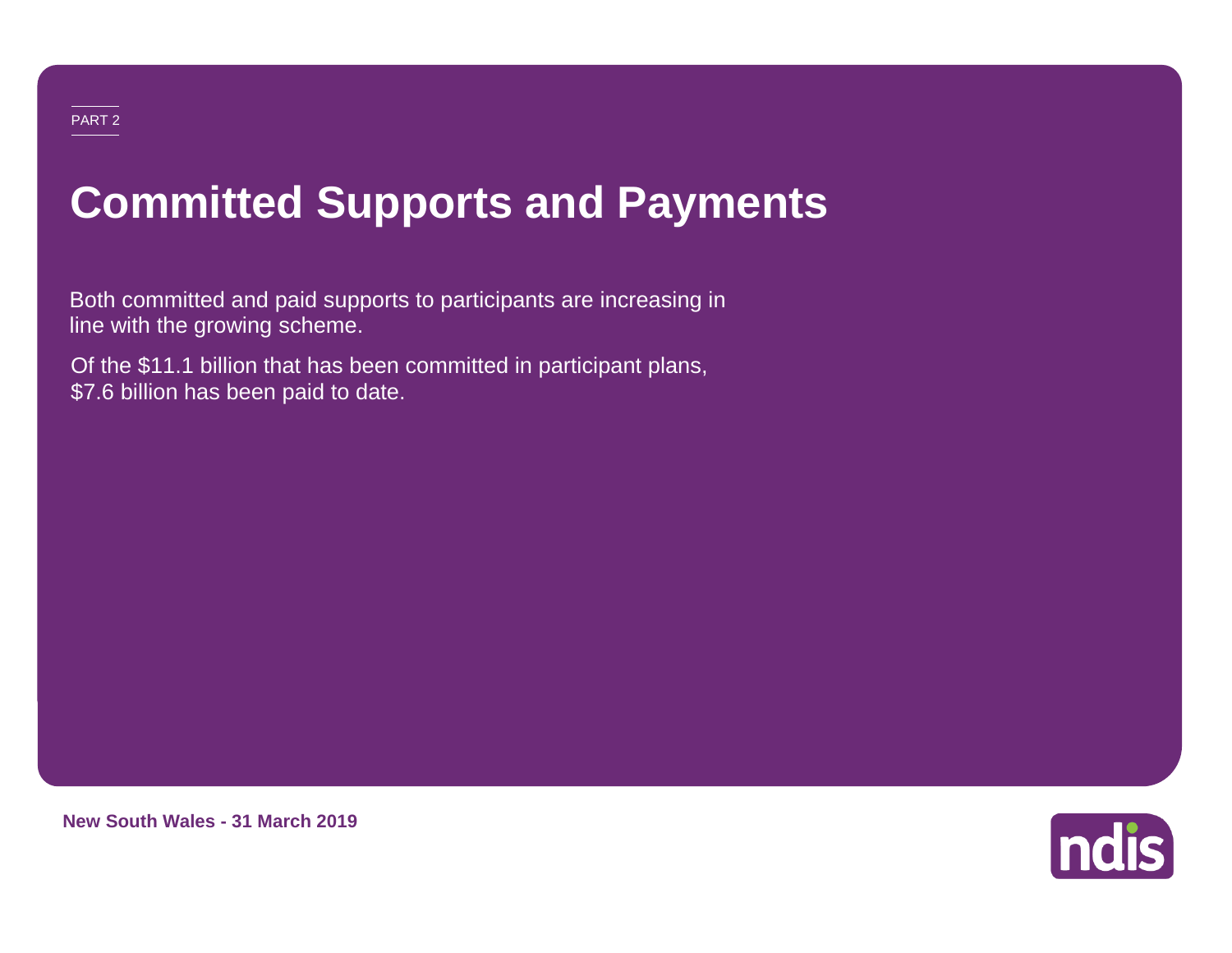#### |**ndis**

## **Summary**

**This section presents information on the amount committed in plans and payments to service providers and participants.**

| \$6.7                                            | \$4.4                             |
|--------------------------------------------------|-----------------------------------|
| <b>BILLION OF</b>                                | <b>BILLION OF</b>                 |
| <b>COMMITTED</b>                                 | <b>SUPPORTS IN</b>                |
| <b>SUPPORTS IN</b>                               | <b>RESPECT OF</b>                 |
| <b>RESPECT OF PRIOR</b>                          | 2018-19 TO DATE                   |
| <b>FINANCIAL YEARS</b><br><b>INCLUDING TRIAL</b> |                                   |
|                                                  |                                   |
| <b>SUMMARY OF PAYMENTS FOR</b>                   | PERCENTAGE OF COMMITTED           |
| SUPPORTS PROVIDED BY FINANCIAL                   | SUPPORTS UTILISATION BY FINANCIAL |
| YEAR SINCE THE NDIS TRIAL WAS                    | YEAR:<br>2013-14: 74%             |
| <b>LAUNCHED IN 2013-14:</b><br>2013-14: \$37.4M  | 2014-15: 77%                      |
| 2014-15: \$141.3M                                | 2015-16: 74%                      |
| 2015-16: \$257.4M                                | 2016-17: 68%                      |
| 2016-17: \$1,215.1M                              | 2017-18: 72%                      |
| 2017-18: \$3,082.4M                              | UTILISATION OF COMMITTED          |
| 2018-19: \$2,903.6M TO DATE.                     | SUPPORTS IN 2018-19 IS STILL      |
|                                                  | <b>EMERGING.</b>                  |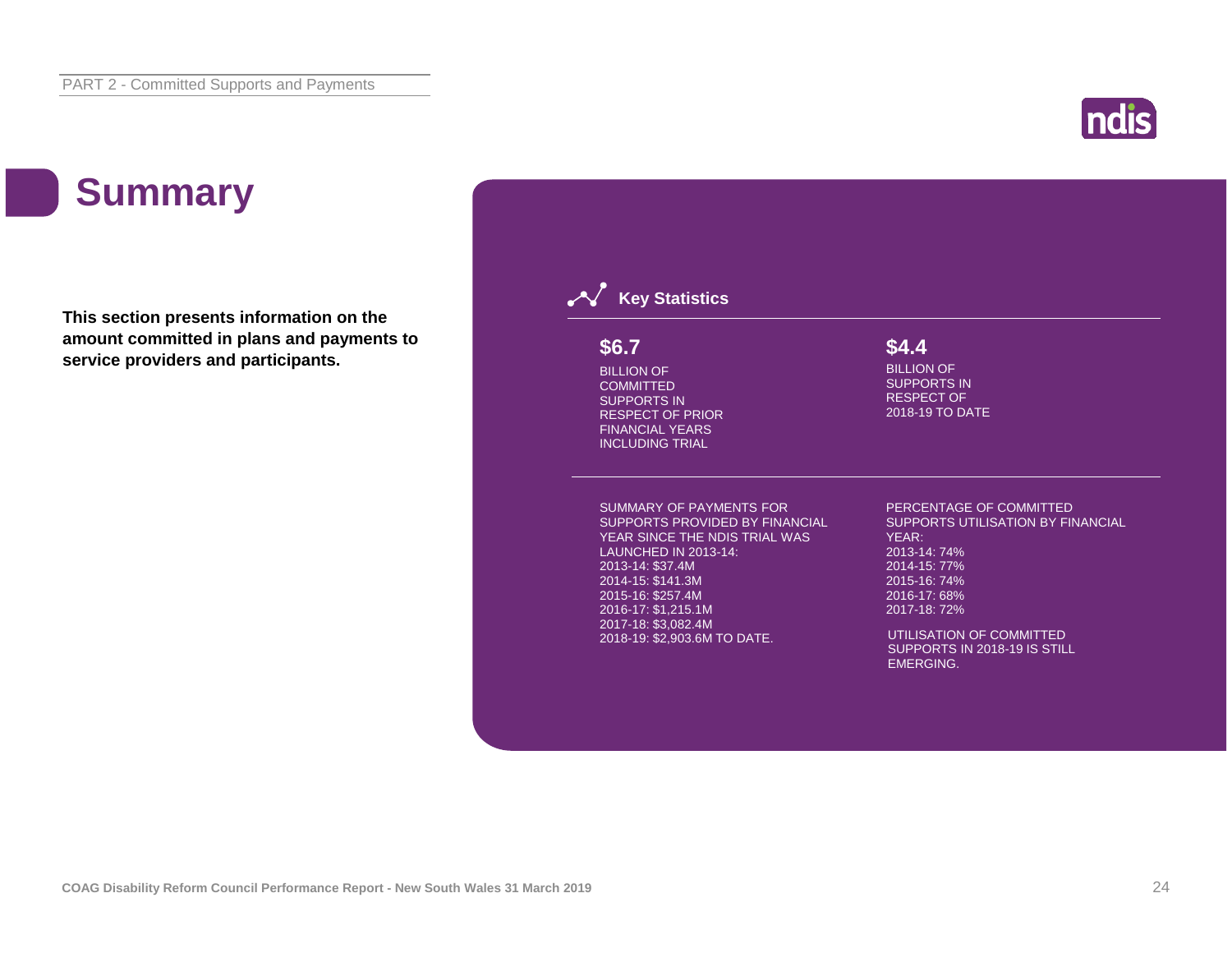

### **Committed Supports and Payments**

**This data shows the committed supports by the year they are expected to be provided, in comparison to the committed supports that have been paid.**

**Of the \$11.1 billion that has been committed in participant plans, \$7.6 billion has been paid to date.**

**Summary of committed supports paid in financial years since the NDIS trial launched: 2013-14: \$37.4m 2014-15: \$141.3m 2015-16: \$257.4m 2016-17: \$1,215.1m 2017-18: \$3,082.4m 2018-19 to date: \$2,903.6m**

**Committed and paid by expected support year**

| <b>SMillion</b> |      |       |       |         |         | 2013-14 2014-15 2015-16 2016-17 2017-18 2018-19 to date | Total    |
|-----------------|------|-------|-------|---------|---------|---------------------------------------------------------|----------|
| Total committed | 50.6 | 184.5 | 349.4 | 1.786.3 | 4.306.6 | 4.421.2                                                 | 11.098.7 |
| Total paid      | 37.4 | 141.3 | 257.4 | 1.215.1 | 3.082.4 | 2.903.6                                                 | 7.637.2  |

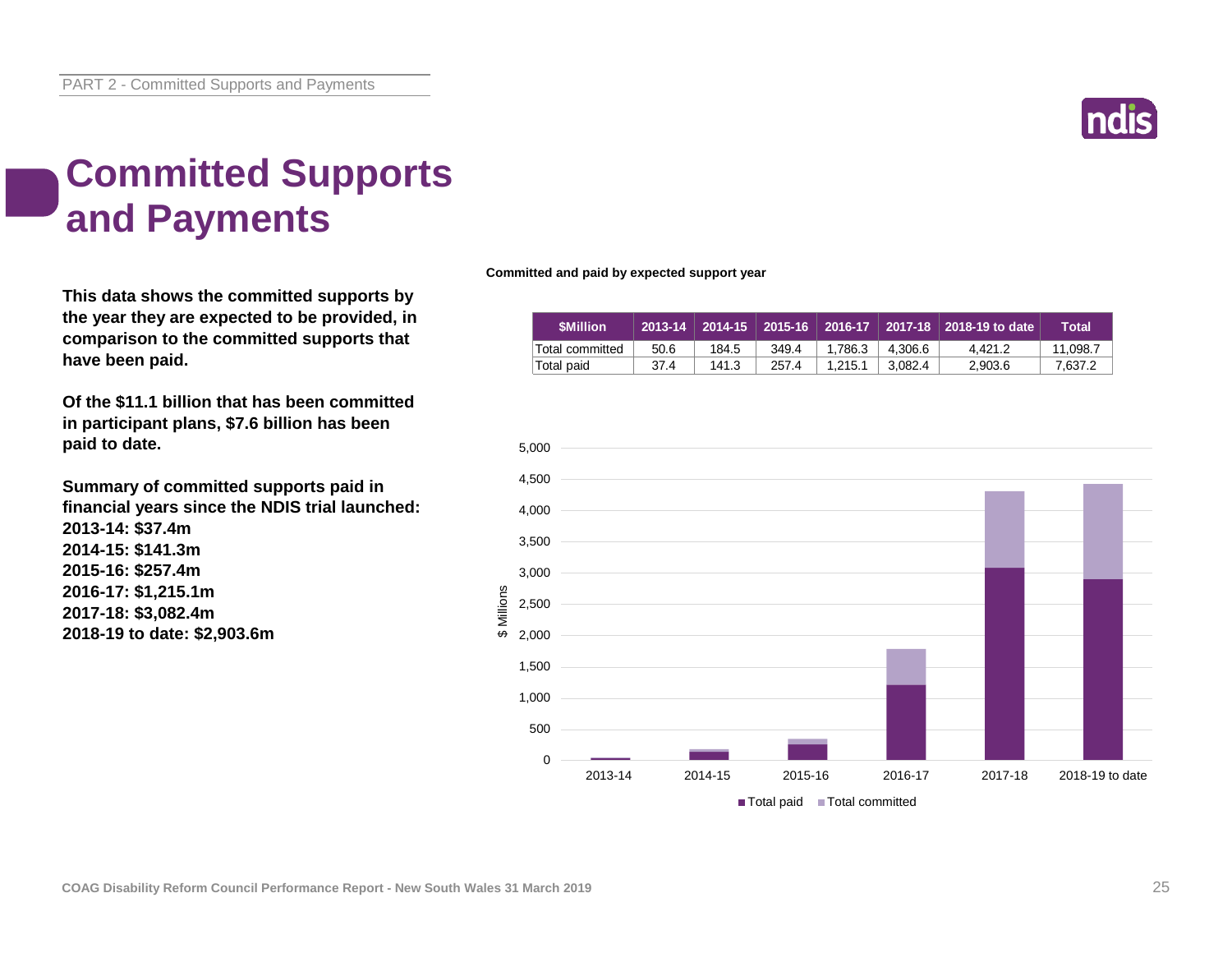

### **Committed Supports by Cost Band**

**This quarter, the distribution of average annualised committed supports has remained consistent with prior quarters. This is the case whether Supported Independent Living (SIL) supports are included or excluded in the figures.**



**Distribution of average annualised committed supports by cost band (including SIL)** 

**Distribution of average annualised committed supports by cost band (excluding SIL)** 

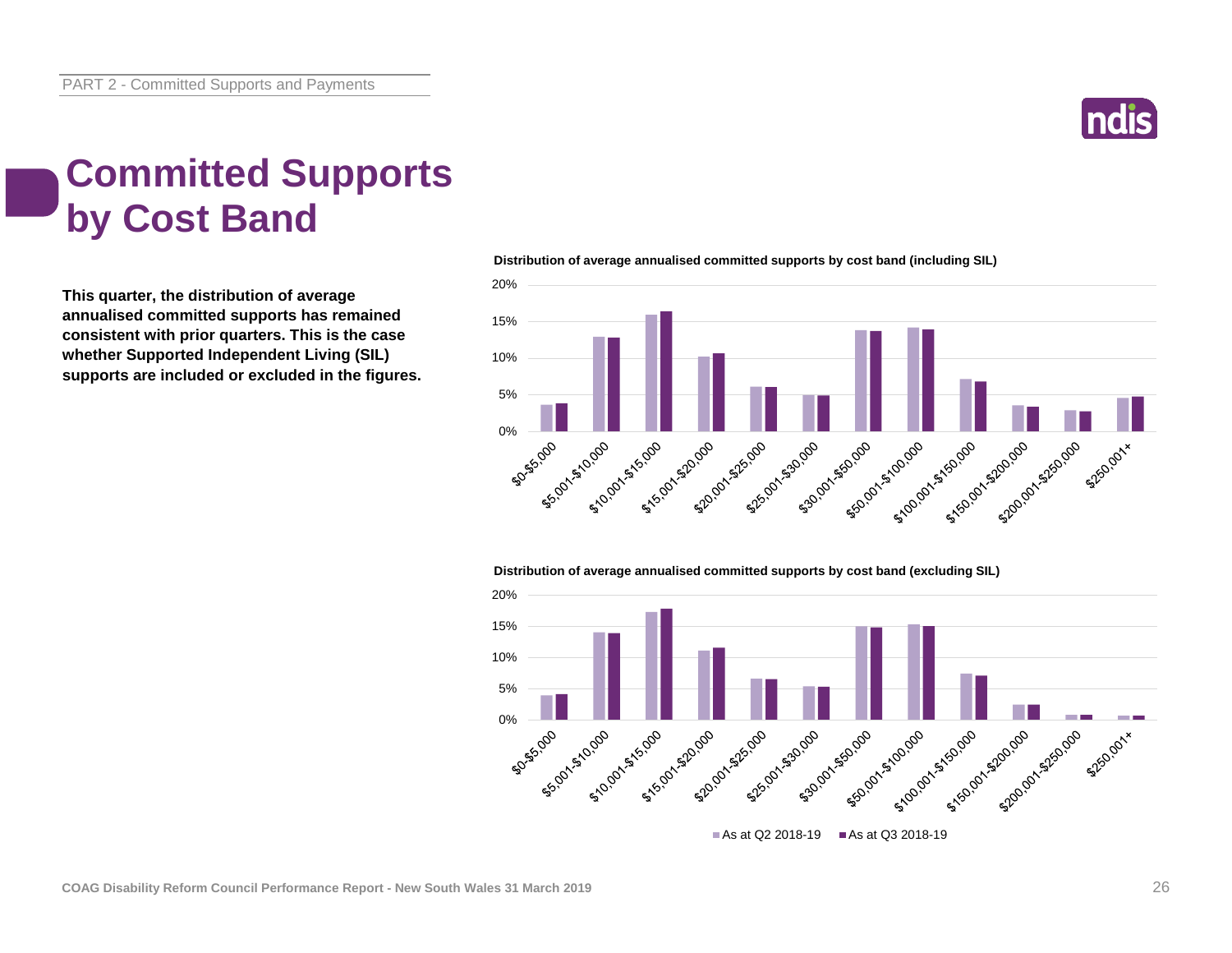

### **Committed Supports by Age Band**

**This quarter, the average annualised committed supports have remained consistent with prior quarters, increasing steeply between participants 0-6 through to age 25, stabilising at age 55 and reducing in participants of older years.**



**Average annualised committed supports by age band**

Note: The age eligibility requirements for the NDIS are based on the age as at the access request date. Participants with their initial plan approved aged 65+ have turned 65 since their access request was received.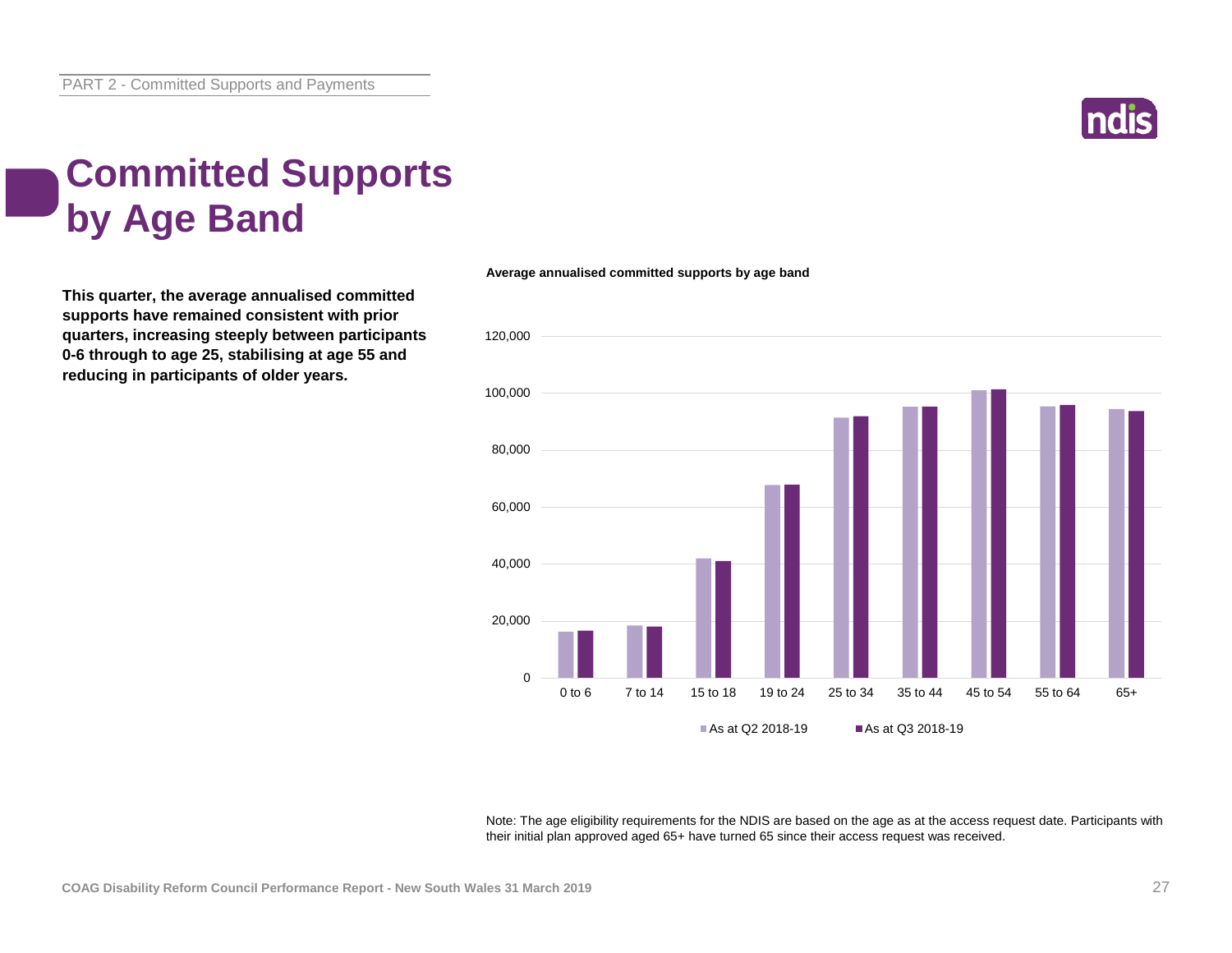

### **Committed Supports by Disability Group**

**The highest average annualised committed supports are for participants with Spinal Cord Injury, Cerebral Palsy and Acquired Brain Injury**



#### **Average annualised committed supports by primary disability group**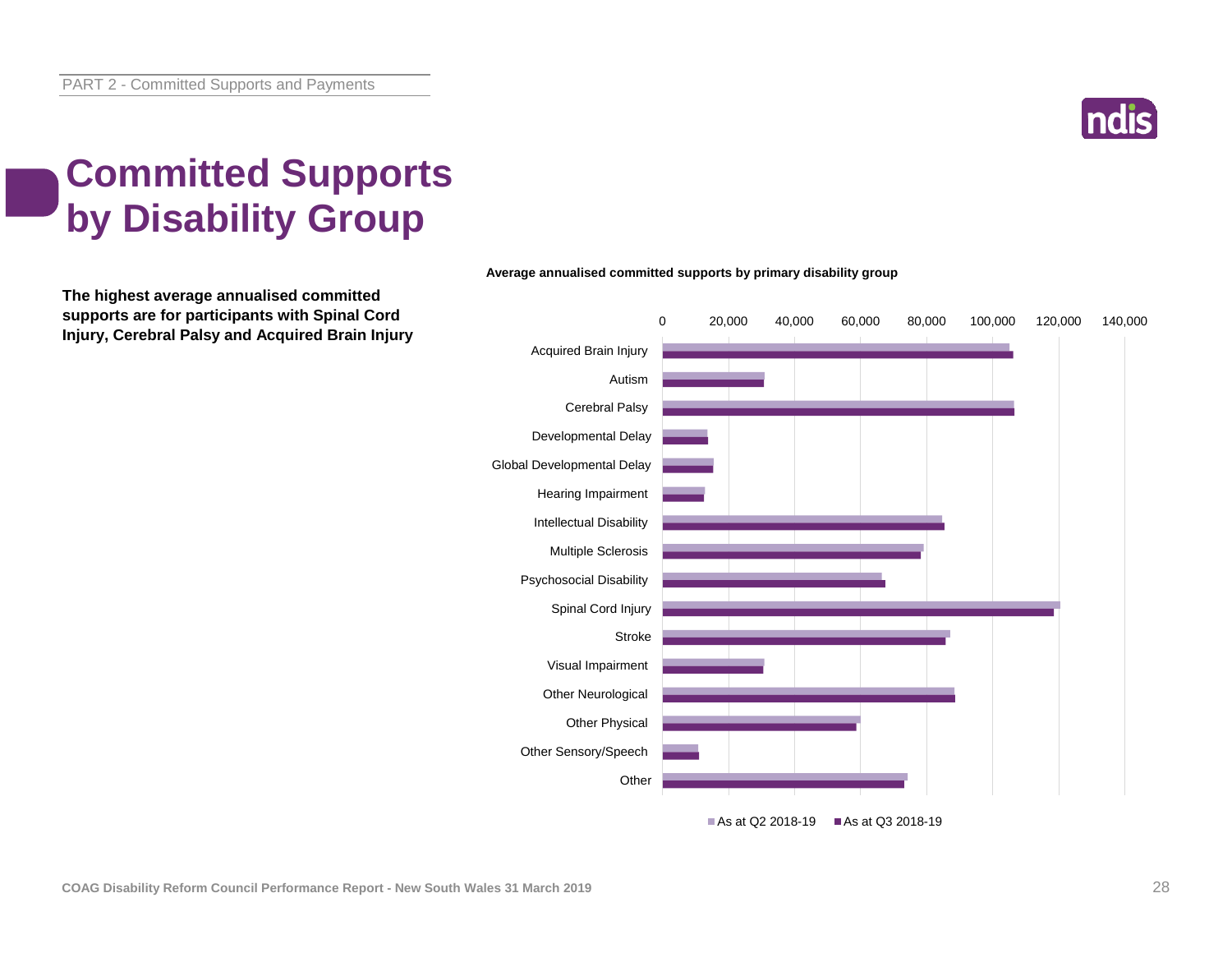

### **Committed Supports by Level of Function**

**The average annualised committed supports generally increase among participants with higher needs.**



#### **Average annualised committed supports by level of function**

As at Q2 2018-19  $\blacksquare$  As at Q3 2018-19

Note 1: High, medium and low function is relative within the NDIS population and not comparable to the general population.

Note 2: An ICT issue has been identified and as a result, reporting by level of function is not accurate. This issue is currently under investigation and will be reconciled for reporting as at 30 June 2019.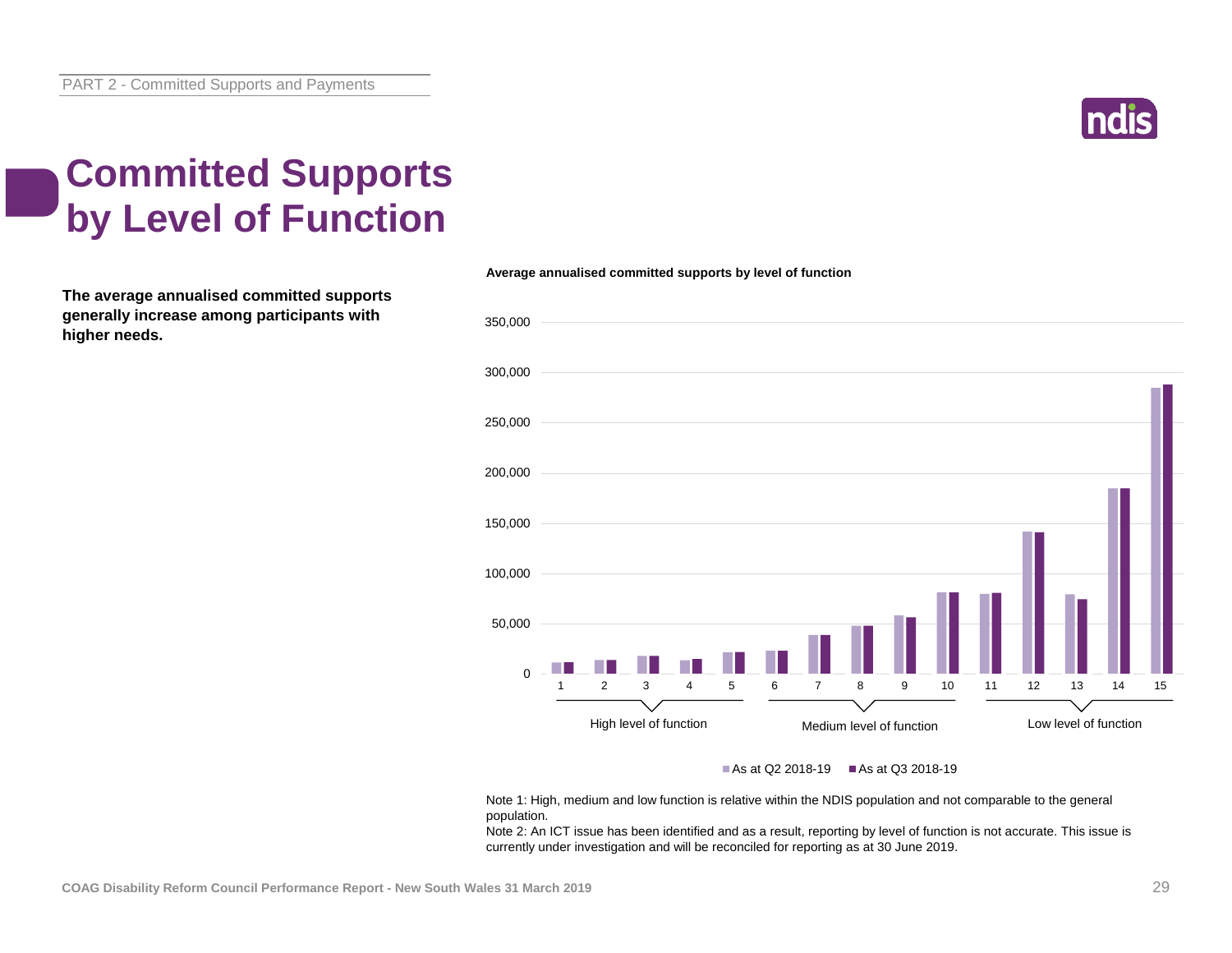### **Utilisation of Committed Supports**

**This data demonstrates the utilisation of committed supports by the year they were expected to be provided at 31 December 2018 and 31 March 2019.** 

**As there is a lag between when support is provided and when it is paid, the utilisation in 2018-19 will increase.**

**Experience shows that participants utilise less of their first plan, compared with their second and subsequent plans, as it takes time to familiarise with the NDIS and decide which supports to use.** 

There were a large number of participants who received their first plan in 2016-17 and 2017-18 which largely explains why utilisation rates are lower in these periods.

Experience for 2018-19 is still emerging.



#### **Utilisation of committed supports as at 31 December 2018 and 31 March 2019**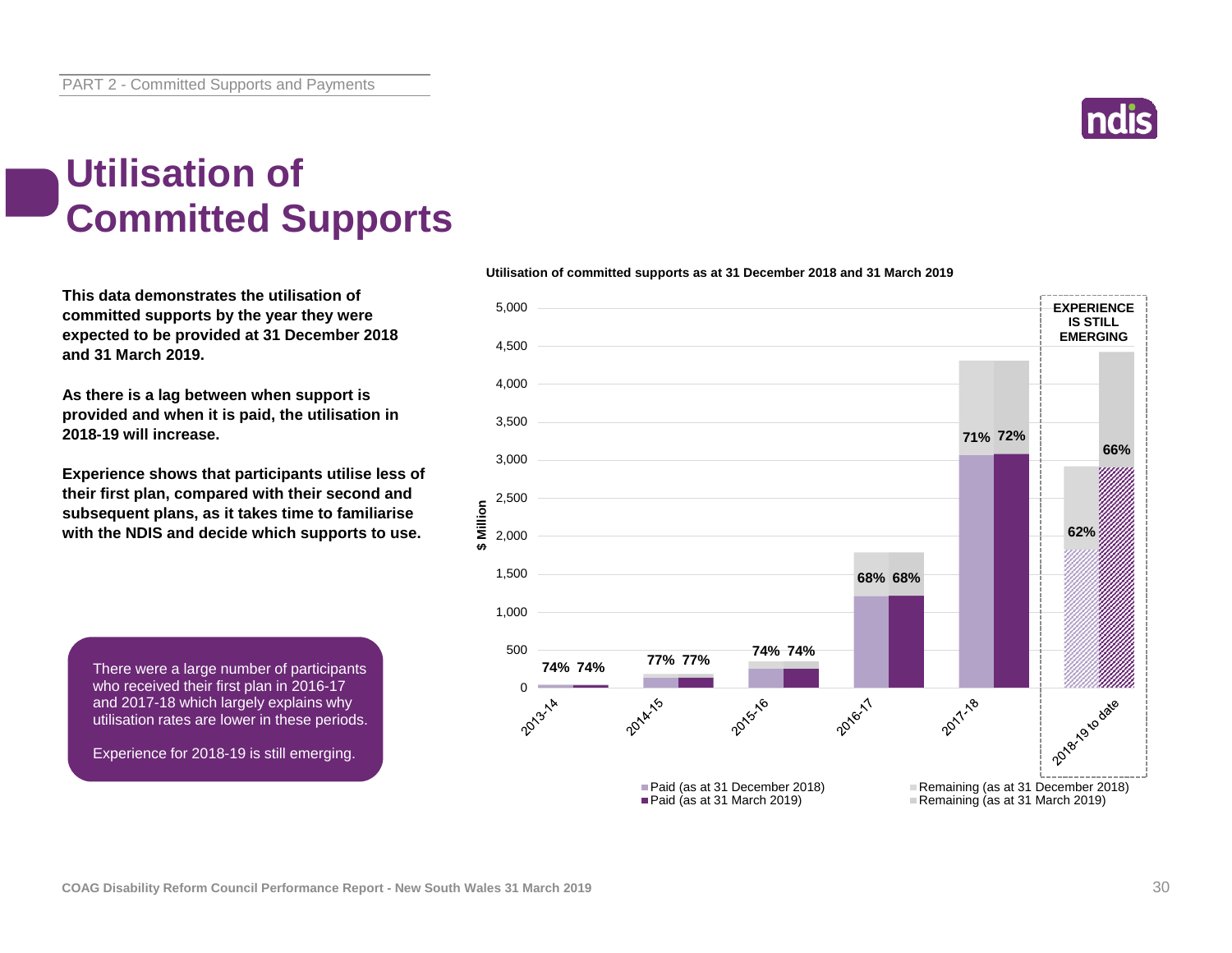## **Providers and Markets**

The new NDIS Quality and Safeguards Commission (NQSC) commenced to regulate quality and safeguarding of NDIS supports and services. The NQSC has been active in New South Wales and South Australia from 1 July 2018, and will be in other jurisdictions starting from 1 July 2019.

Providers are required to renew their registration with the NQSC prior to a specified renewal date to avoid having their registration lapse. During 2018- 19 Q3, the number of providers that had their registration with the Commission lapse was larger than the number of additional approved providers over the quarter and thus, the number of approved providers has decreased to 8,716.

61% of approved providers were active at 31 March 2019, and 39% were yet to have evidence of activity.

Indis

**New South Wales - 31 March 2019**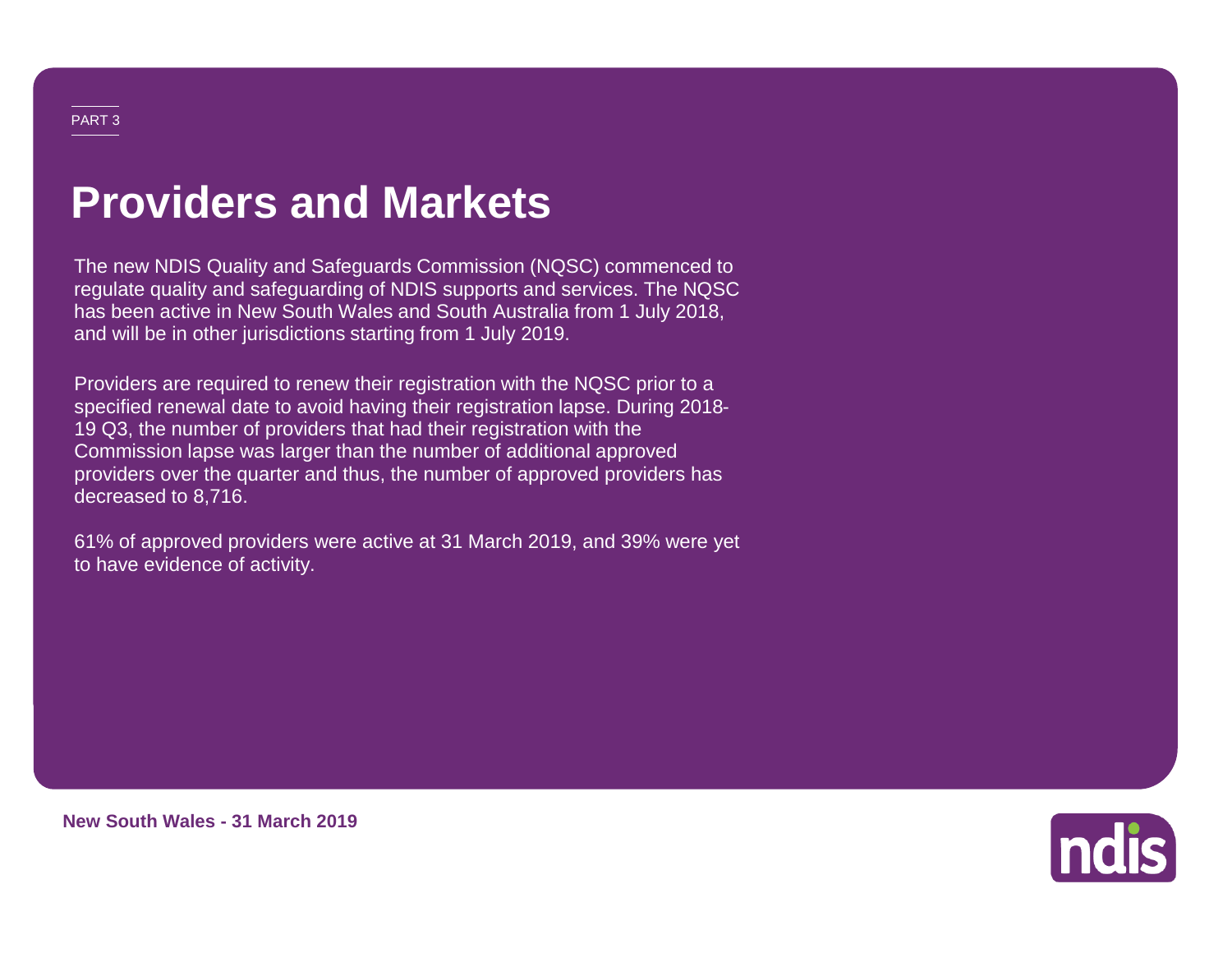#### **Summary**

**This section contains information on registered service providers and the market, with key provider and market indicators presented.**

#### **Provider registration**

- **To provide supports to NDIS participants, a service provider is required to register and be approved by the NDIA in all States/Territories other than New South Wales and South Australia.**
- **Since 1 July 2018, providers in New South Wales and South Australia register with the NQSC by submitting a registration request, indicating the types of support they are accredited to provide.**

#### **How providers interact with participants**

- **NDIS participants have the flexibility to choose the providers who support them.**
- **Providers are paid for disability supports and services provided to the participants.**

#### **Key Statistics**

#### **8,716 85-95% 44%**

APPROVED PROVIDERS, 61% OF WHICH WERE ACTIVE IN NEW SOUTH WALES AT 31 MARCH 2019

OF SERVICE PROVIDERS ARE INDIVIDUALS/SOLE **TRADERS** 

THERAPEUTIC SUPPORTS HAS THE HIGHEST NUMBER OF APPROVED SERVICE PROVIDERS, FOLLOWED BY HOUSEHOLD TASKS AND ASSISTANCE **WITH** TRAVEL/TRANSPORT ARRANGEMENTS

The new NDIS Quality and Safeguards Commission (NQSC) commenced to regulate quality and safeguarding of NDIS supports and services. The NQSC has been active in New South Wales and South Australia from 1 July 2018, and will be in other jurisdictions starting from 1 July 2019.

OF PAYMENTS MADE BY THE NDIA ARE RECEIVED BY 25% OF **PROVIDERS** 

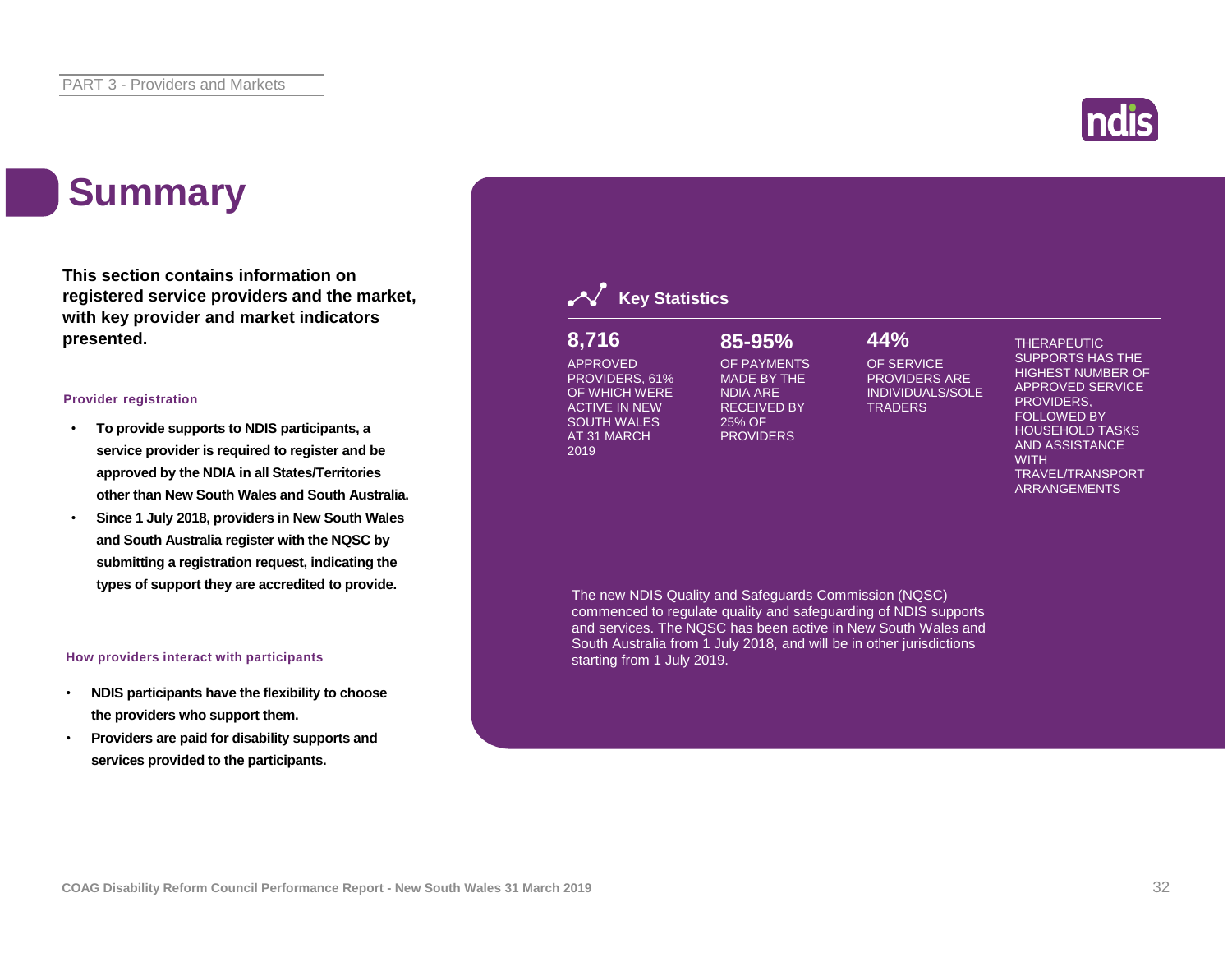

#### **Providers over time**

**As at 31 March 2019, there were 8,716 registered service providers, of which 3,828 were individual/sole trader operated businesses and 4,888 were companies or organisations.**



Providers are required to renew their registration with the NQSC prior to a specified renewal date to avoid having their registration lapse. During 2018-19 Q3, the number of providers that had their registration with the Commission lapse was larger than the number of additional approved providers over the quarter and thus, the number of approved providers has decreased to 8,716.

#### **Approved providers over time by type of provider**



The number of approved service providers decreased slightly from 8,924 to 8,716 in the quarter.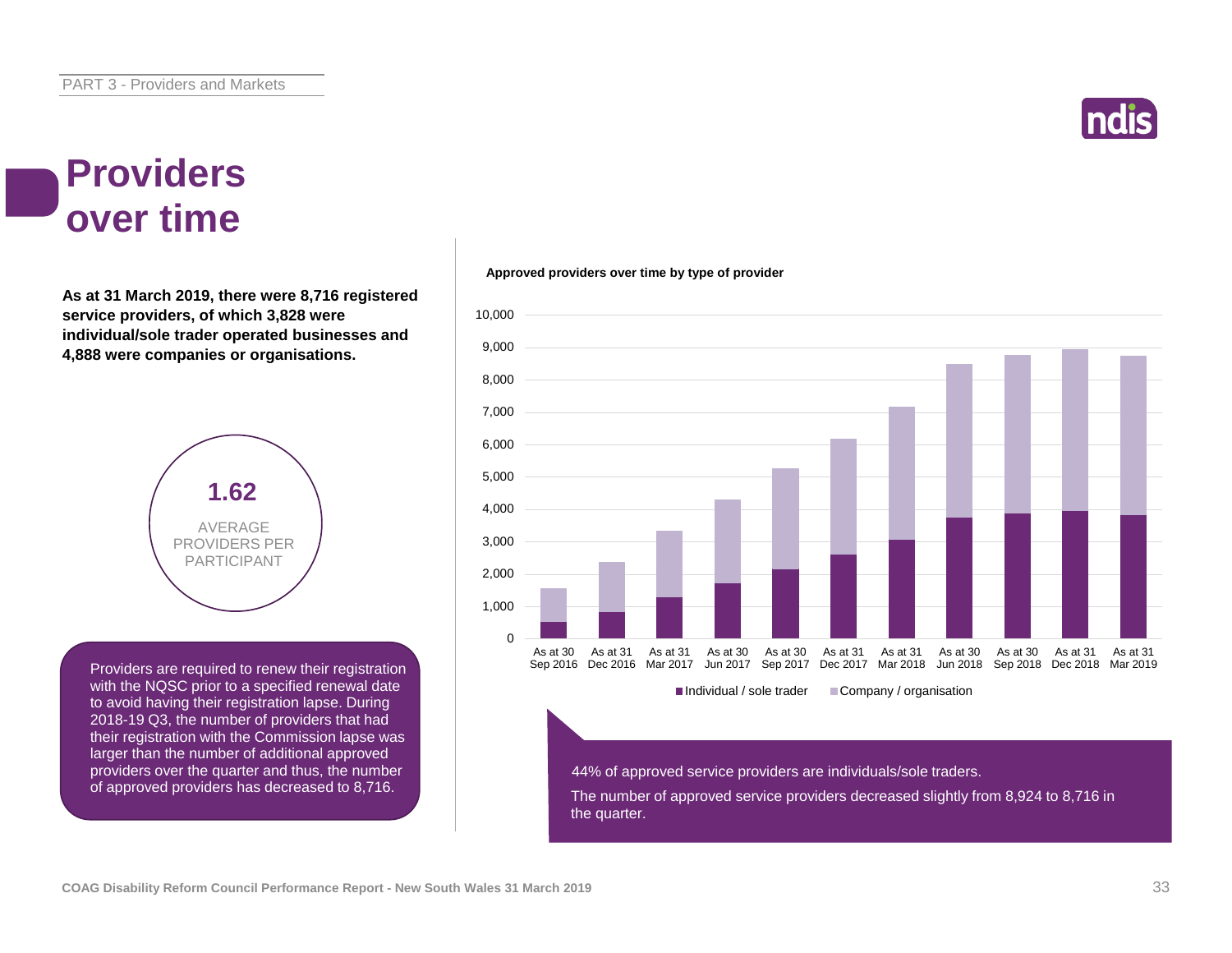

### **Proportion of Active Providers**

**As at 31 March 2019, 61% of providers were active and 39% were inactive.**

**Of the total providers, 911 began delivering new supports in the quarter.**





**Not yet active (39%)**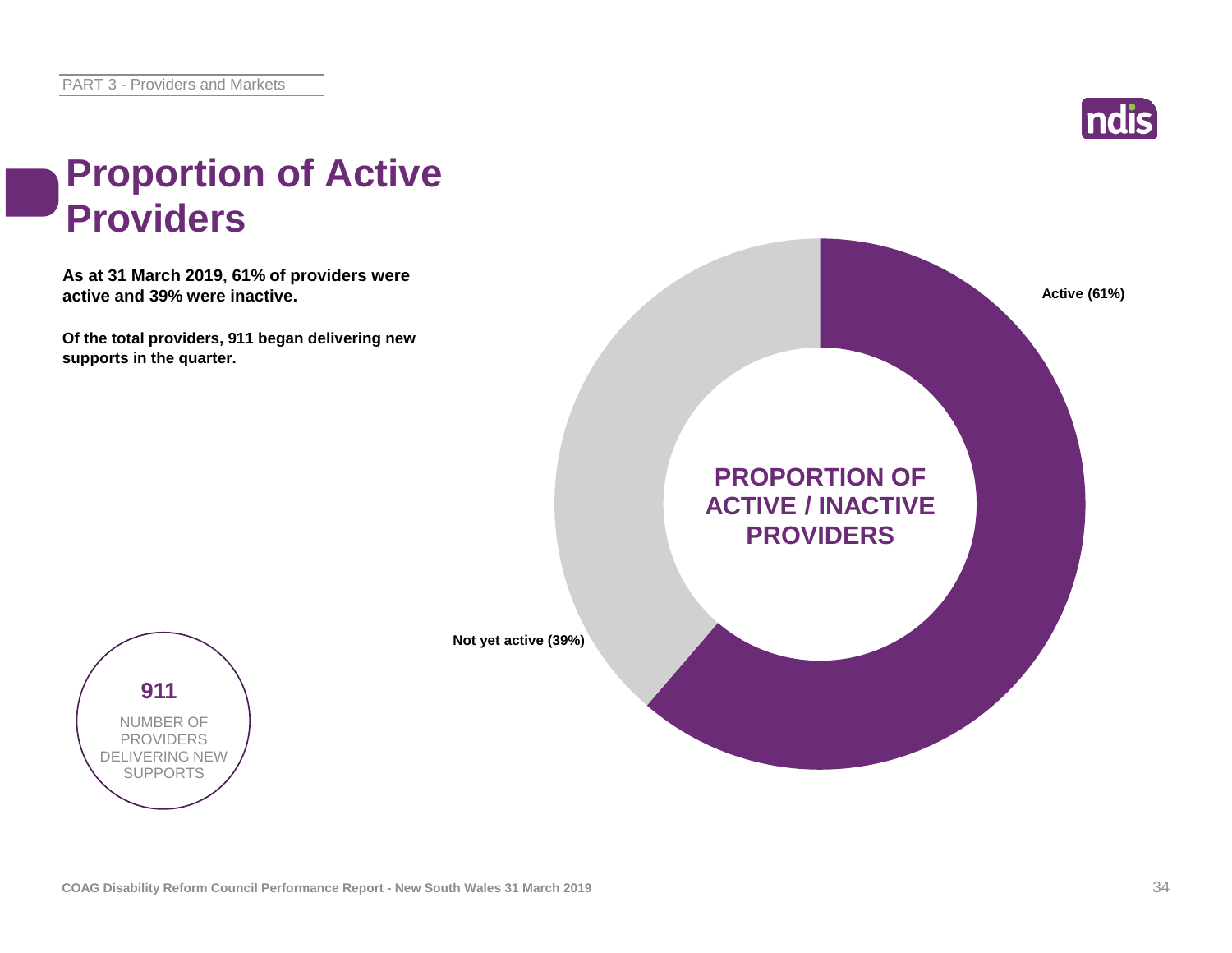

### **Approved Registration groups**

**remained steady or increased slightly for most registration groups over March 2019.**

**The registration groups with the largest numbers of approved providers have as a whole remained steady:**

**• Therapeutic Supports: from 4,096 to 4,177 (2% increase)**

**• Household Tasks: from 2,402 to 2,442 (2% increase)**

**• Assistance with travel/transport arrangements: from 1,710 to 1,733 (1% increase)**

**• Assistance products for personal care and safety: from 1,351 to 1,375 (2% increase)**

**• Early Intervention supports for early childhood: from 1,301 to 1,344 (3% increase)**

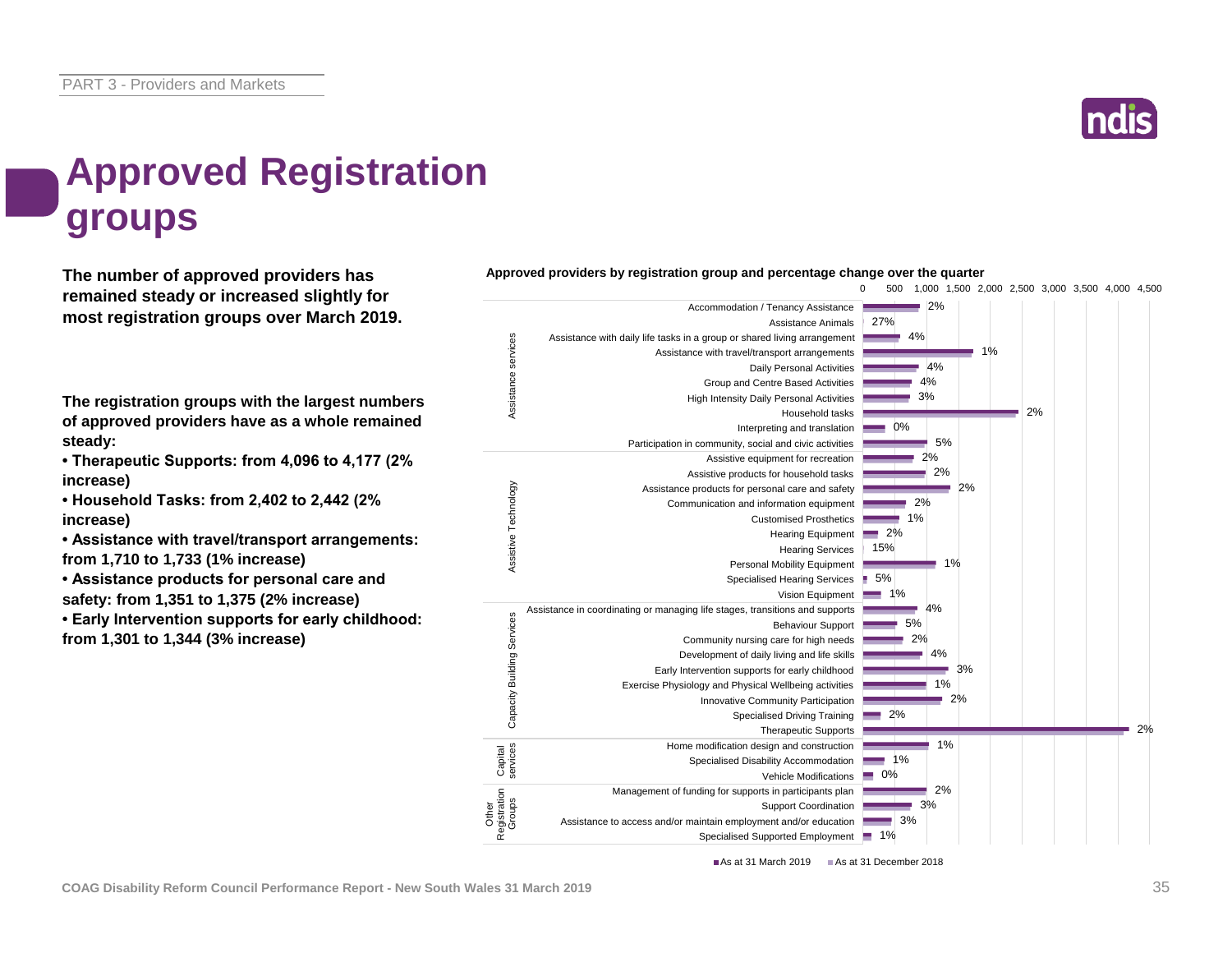

## **Active Registration groups**

**The number of active providers in each registration group has increased for most registration groups over the quarter.**

**The registration groups with the largest numbers of active providers continue to grow:**

**• Therapeutic Supports: from 2,667 to 2,763 (4% increase)**

**• Household tasks: from 1,219 to 1,268 (4% increase)**

**• Participation in community, social and civic activities: from 716 to 741 (3% increase)**

**• Early Intervention supports for early childhood: from 634 to 657 (4% increase)**

**• Daily Personal Activities: from 623 to 653 (5% increase)**

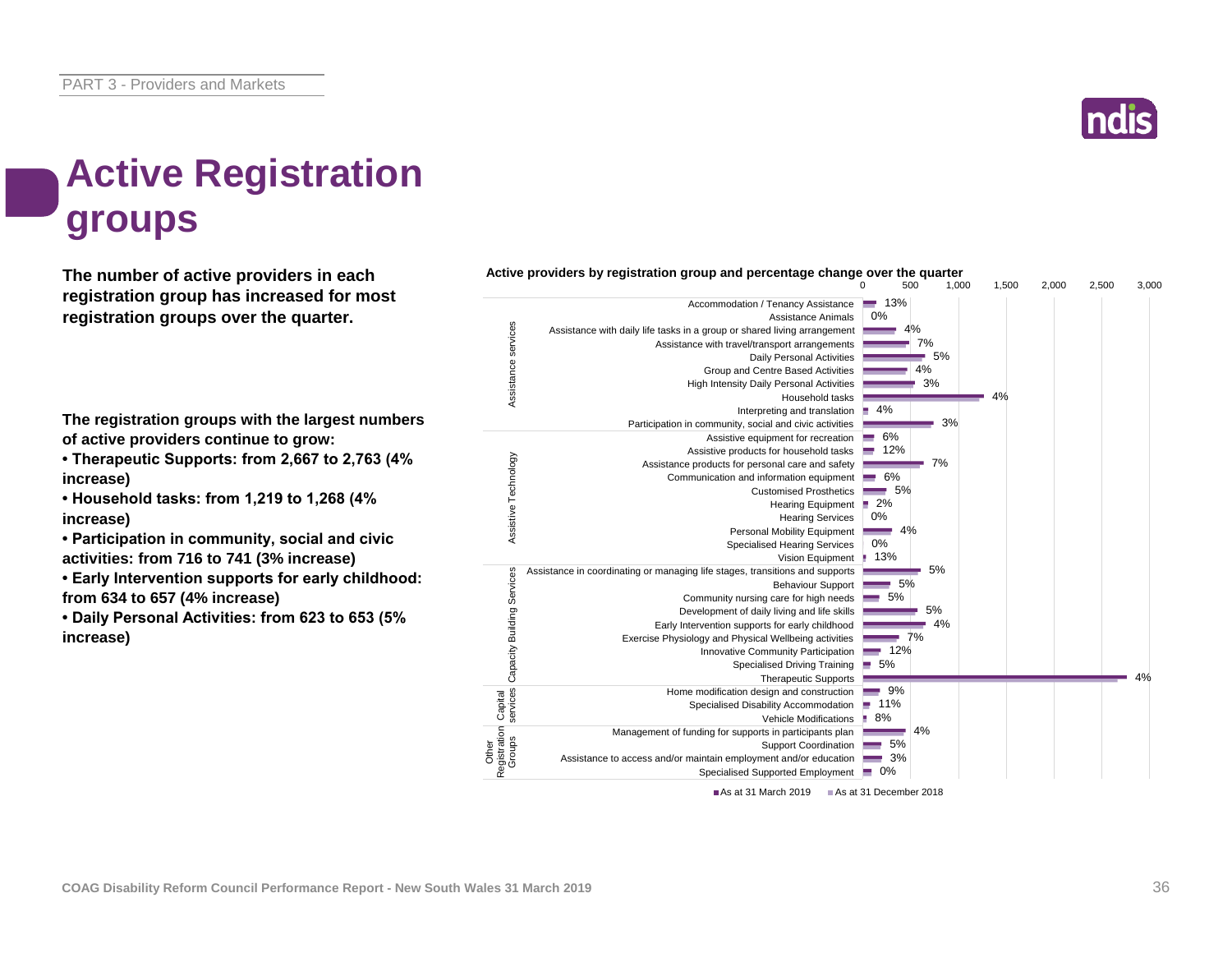

### **Market share of top providers**

**25% of service providers received 85-95% of Market share of the top 25% of providers by registration group. the dollars paid for major registration groups.**



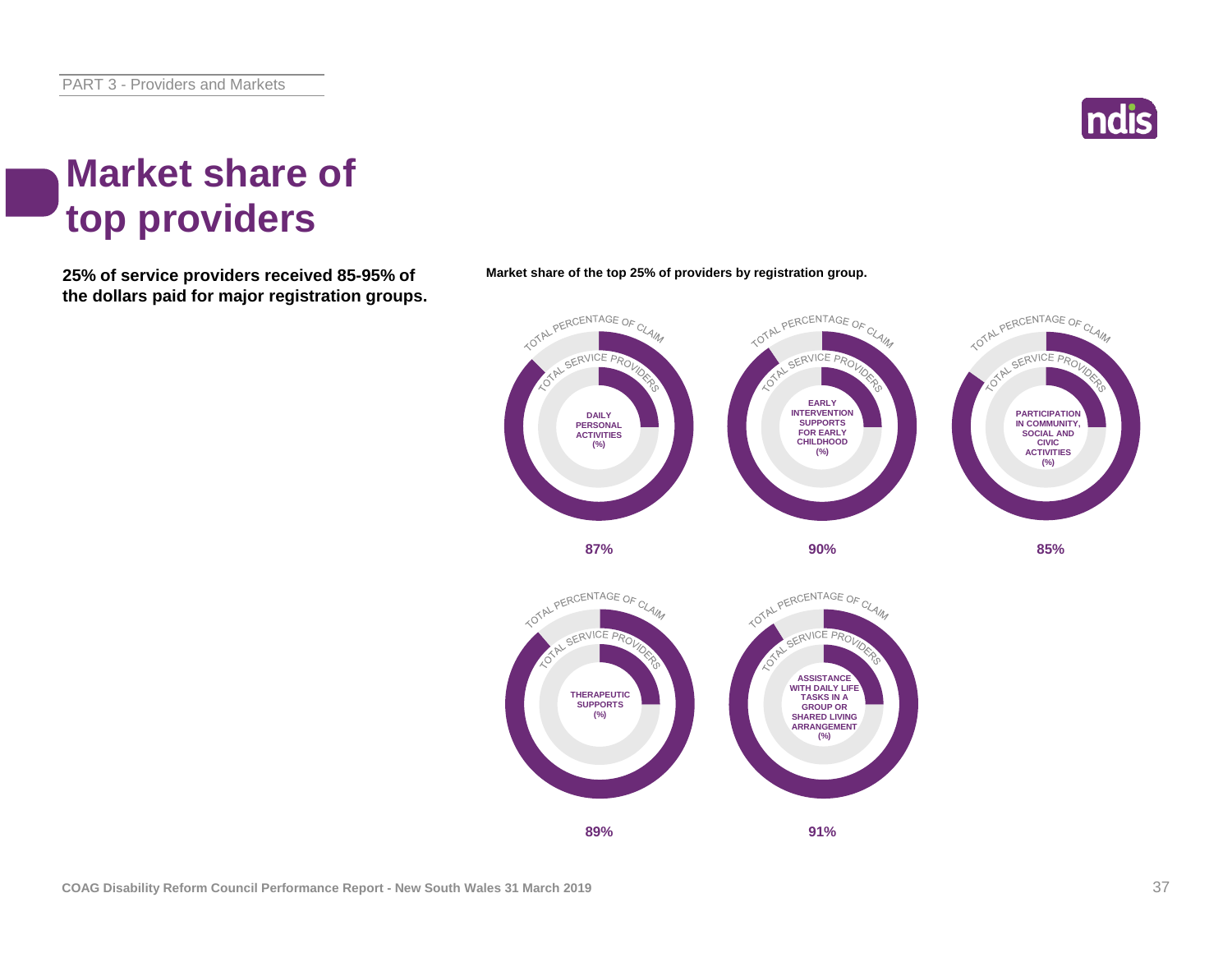# **Information, Linkages and Capacity Building**

Information, Linkages and Capacity Building was covered in the national version of the COAG Quarterly Performance Report.



**New South Wales - 31 March 2019**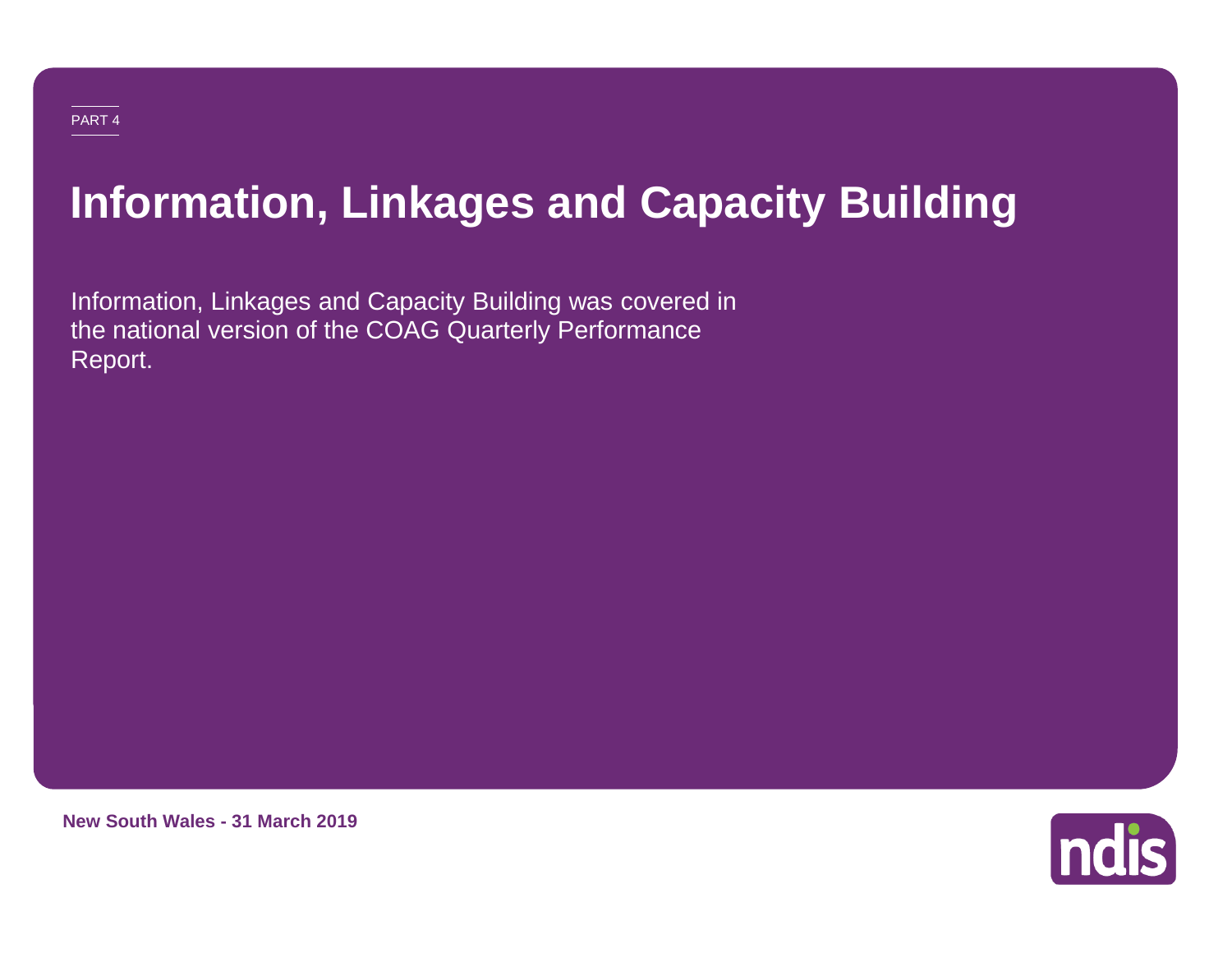### **Mainstream Interface**

The proportion of participants entering in the current quarter and accessing mainstream services is slightly higher compared to prior quarters.

**New South Wales - 31 March 2019**

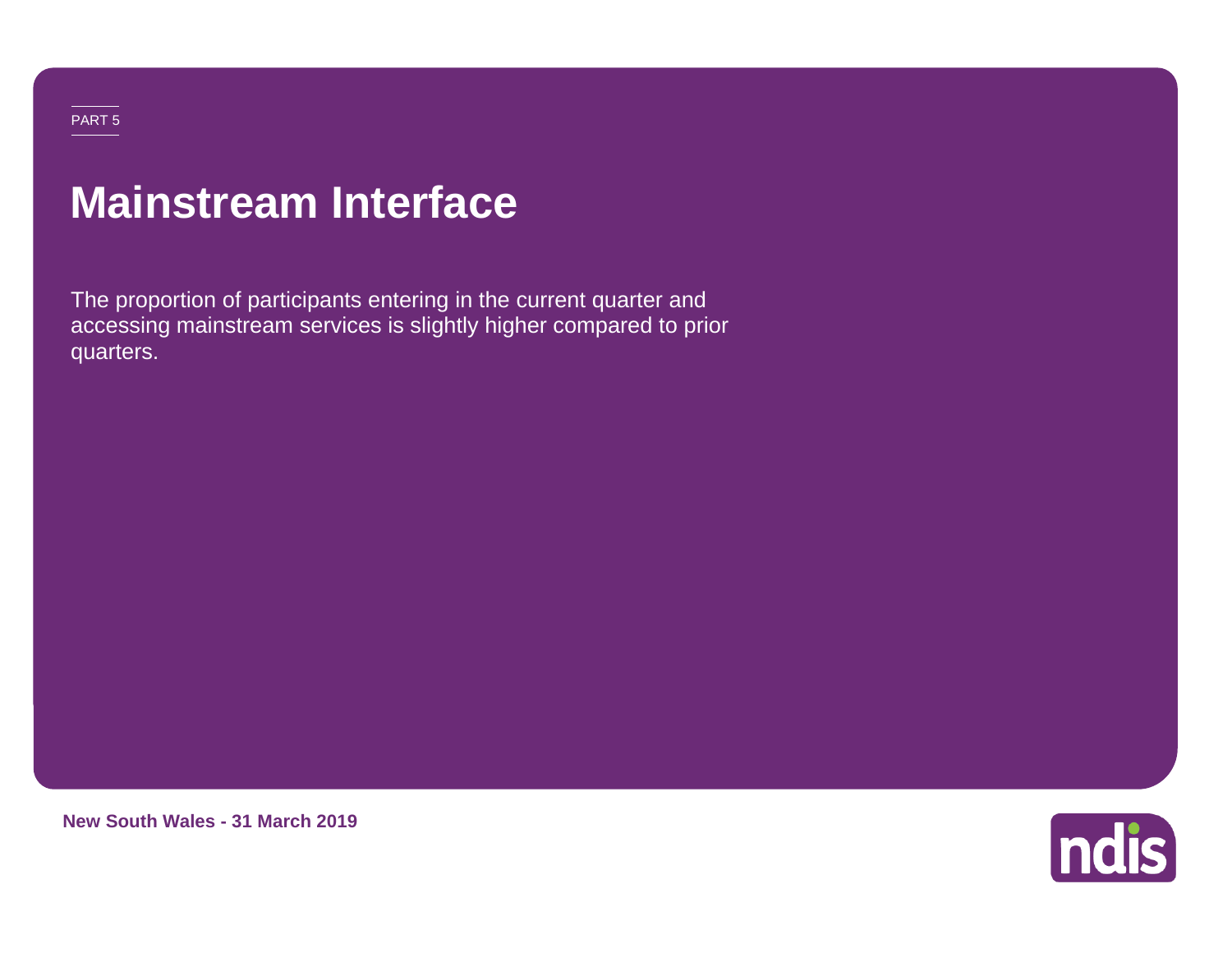

### **Mainstream Interface**

**Of the total number of active participants with a plan approved in 2018-19 Q3, 95% access mainstream services, an increase from prior quarters. Participants are accessing mainstream services predominantly for health and wellbeing, lifelong learning and daily activities.**